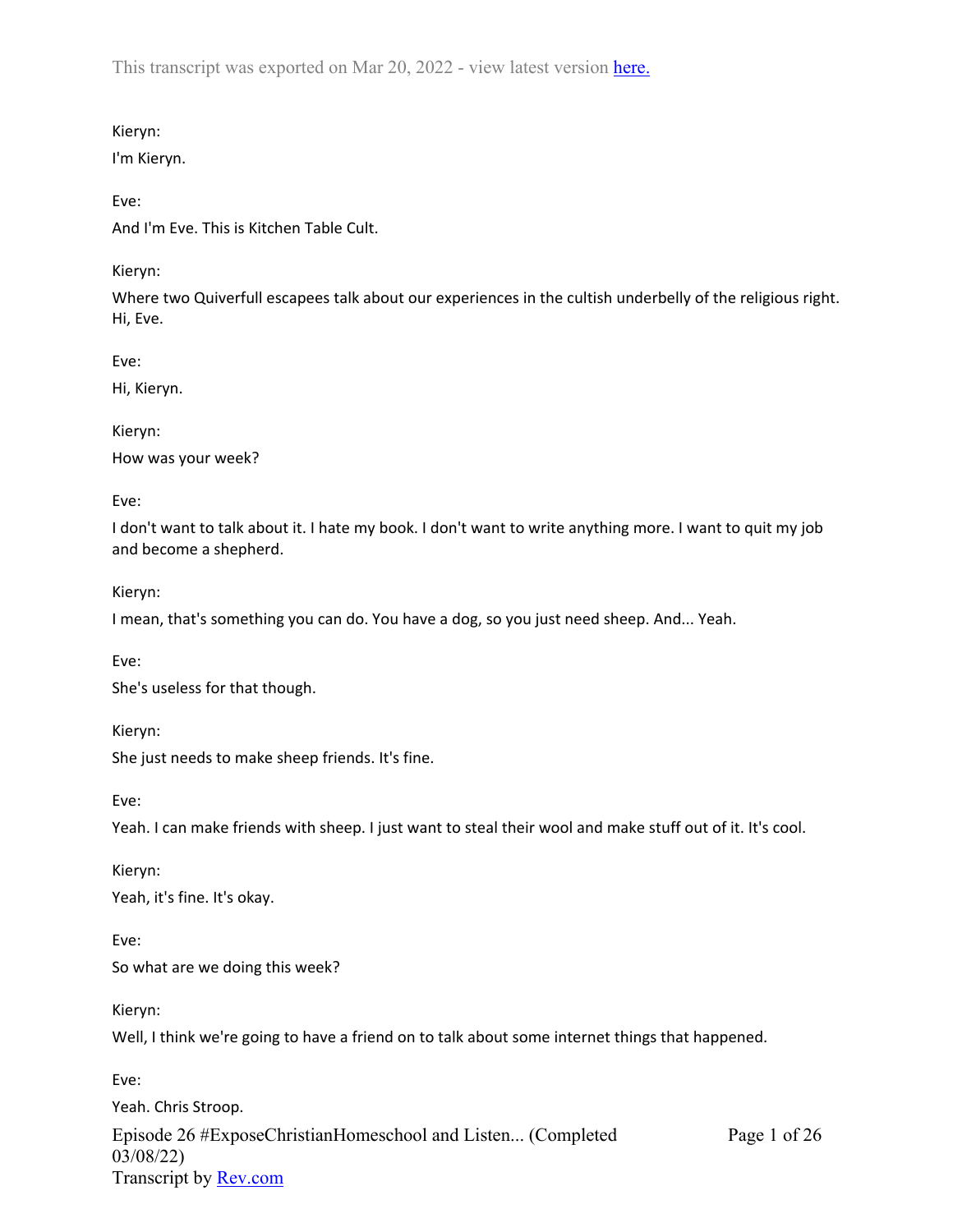Kieryn:

Yeah. And also we have a bunch of questions that are starting to pile up in our email that I think we're finally going to get to.

Eve:

So many questions.

Kieryn:

Yeah. I'm excited.

Eve:

Yeah. It's going to be good. Okay. So we have been just answering some questions, some listener questions. And one of the questions that we got is asking about a day in the life of a kid in a homeschool family. Which I think really ties into what we've been talking about on their expose Christian homeschooling thread this week. So we'd like to talk about that, but we can get into answering that question after we talk about the hashtags.

Chris:

So yeah. Well, I ended up coming up with the expose Christian schools hashtag not this last Friday, but the Friday before that. And that's when Mike Pence tweeted about... Well, he said attacks on Christian education in America must stop or something like that, right? He said-

Eve:

Attacks or attacks?

Chris:

... No, attacks.

Eve:

Attacks. Okay.

Chris:

I think he started the tweet... Yeah, no, he did. We could easily find the tweet. But he started the tweet with something like, "Well, we'll let the criticism roll off, but attacks on Christian education in America must stop." So really petulant. And David French was whining in National Review as he does about this horrible attack on Christian education and how Christians are being so persecuted because people are up in arms that Karen Pence is teaching in a Christian school that discriminates against queer people. So I was like, "All right, we need to start telling our stories in order to, well, expose them." So that was the hashtag that just popped into my mind.

Eve:

I mean, Pence said it would roll off. He invited it.

Kieryn:

Episode 26 #ExposeChristianHomeschool and Listen... (Completed 03/08/22) Transcript by [Rev.com](https://www.rev.com/)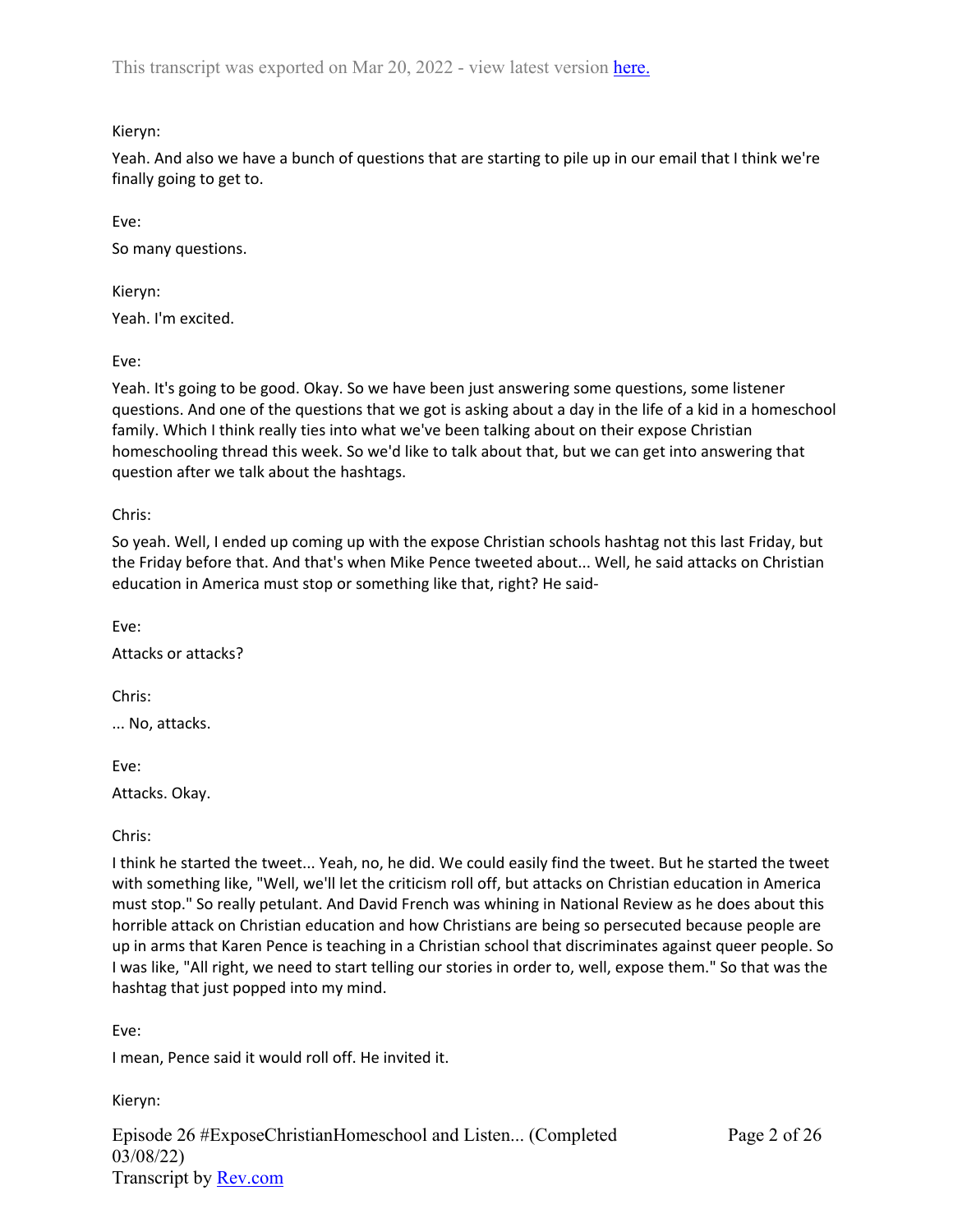Right. He literally opened the door for it.

# Chris:

Yeah. Well, he said it must stop. And I was like, "Oh, okay, bru. It's on now. It is not stopping. It's just getting started." And anyway, it was another one of the hashtags that I've created that I didn't really talk to anybody about beforehand. It just popped into my head and I just put out a tweet and said, "Hey, let's use this hashtag." And then I passed it around to some people in groups privately. But that's not really enough planning to guarantee that you're going to get a viral hashtag. And yet by that Friday night, it was into the top trends on Twitter. And maybe that's because it was a Friday night. And so it didn't have a lot to compete against. When we launched expose Christian homeschooling that Sunday, everything was about football and yeah.

Eve:

Right. It was the playoffs.

### Chris:

So trolls noticed. And I think that then these alt-right trolls kind of kept the hashtag alive overnight actually by complaining about it. And then-

### Kieryn:

It's weird how that works.

Chris:

... Yeah. Couple days later it had some 200,000 tweets and I don't know if there's any way to know...

Eve:

Well, and there's also been some delusions and misspellings, so there's probably a lot more that we haven't found. There's one version going around without the R in Christian that has a lot...

Chris:

One going around without the C in schools.

## Eve:

Yeah. It's got a lot of responses. So there's been some really good conversation. And we've had you on the show before, but what's your personal relationship with these stories?

## Chris:

Yeah, so I went to homeschool, or not homeschool. It's a Christian school. For most of my childhood, I was in a public school in kindergarten. And I guess that's because my sister is almost two years younger than me, but one year behind me in school and my mom was staying home with us until both her kids were in school. And then she had taught in public school for some time before I was born, I guess. And then she decided to teach in Christian school after that. So I went to Heritage Christian School in Indianapolis in first grade and stayed there through half of sixth grade. That's when we ended up moving to Colorado Springs because dad got a random phone call from a sort of like [ hip 00:00:05:30] cool

Episode 26 #ExposeChristianHomeschool and Listen... (Completed 03/08/22) Transcript by [Rev.com](https://www.rev.com/)

Page 3 of 26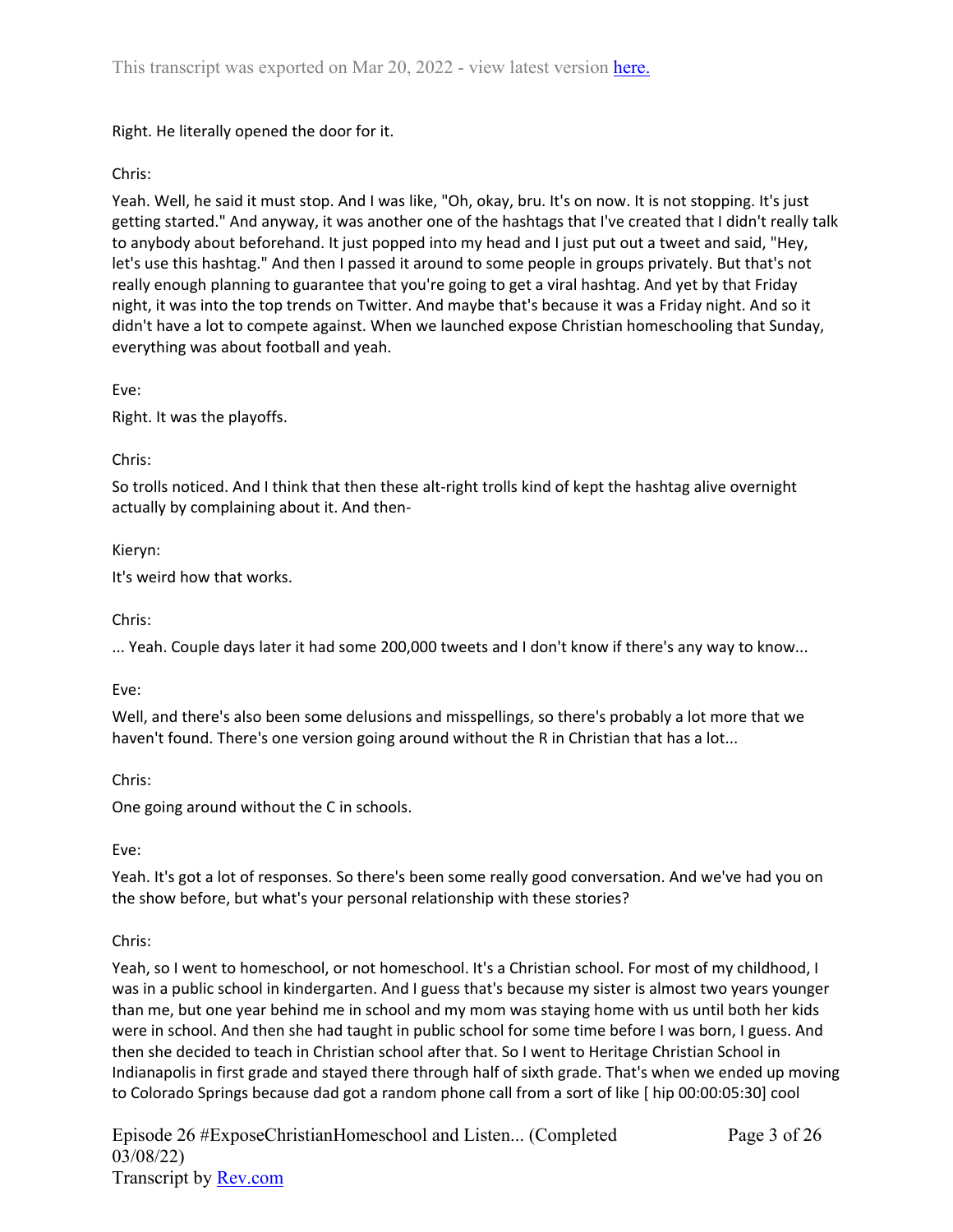seeker, sensitive pastor who was recruiting him. And so I got to go to public school for half of sixth grade, the second half of sixth grade in Colorado Springs in 1993.

And it was awkward because I'd never really been in that environment. And I was kind of an awkward nerdy kid, but I had some friends by the end of that year and I begged my parents to let me stay in public school. But no. Then my mom was going to teach at Colorado Springs Christian School, so I had to go to that school. That's the school where I actually had a worksheet that basically had the whole curse of Ham theology at least implied in it. Because it showed little arrows from Shem, Ham and Japheth, where they went and who their descendants were and talked about Ham being cursed. You can pretty easily fill in the blanks.

Kieryn:

Oh, my God.

Eve:

Yeah. Blatantly racist curriculum is really common. And we were just talking about... One of our listeners was asking about evolution and you'll hear that later in the episode where we respond to that question. But it's the stuff that they... They were using these creationist textbooks was often kind of old school racism is based on evolution kind of stuff, which is the weirdest piece of older evolutionary theory to bring into your creationist textbooks.

### Chris:

Yeah. I guess. I haven't had a look at them in a long time and I don't particularly remember that, but I probably just didn't pick up on it. And it may be that I had in somewhat different textbooks. I do remember the things that that picture of a decomposing whale and a Japanese ship that goes around and it's supposed to be like a [inaudible 00:07:06] or something.

Kieryn:

Oh, yeah.

Eve: Yeah, yeah, yeah, yeah.

Kieryn:

It's proof that dinosaurs existed after the flood or something.

Eve:

Jay Wile and Ken Ham really loved that one.

Kieryn:

Yeah. It's also proof that the Loch Ness Monster is real. I've seen that before, too.

Chris:

Yeah.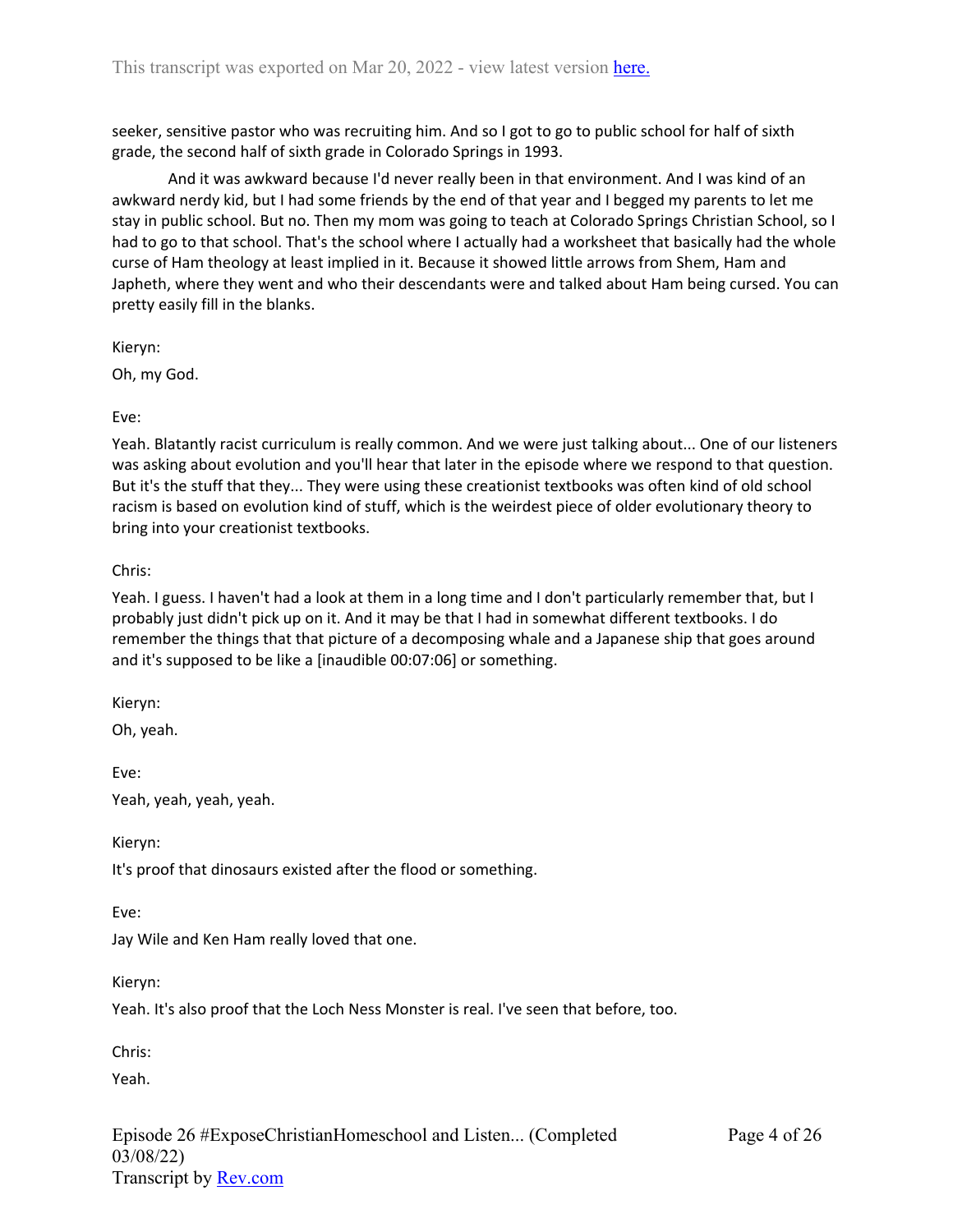## Eve:

Yeah, yeah, yes. Yeah. So what are some of the responses that we've been getting? I mean, I've been engaging a lot with homeschool moms who've kind of created accounts to talk about this. It kind of takes... My Twitter interactions have kind of taken the response that I have with a lot of homeschool parents when I go lobby about these issues where it's like, "Well, my son was fine. So obviously this isn't a thing, or I never saw any abuse in the homeschool group I taught in or this, that and the other." And a lot of it is just, you have to get them to calm down and remember you're not attacking them. And you're not saying that they're bad parents because that's where their immediate defensiveness goes. And once you smooth that over and you say, "Hey, no, actually we're just talking about our experiences and what we saw. And that doesn't mean that what you saw and experienced isn't valid, but because you did well, don't you want everybody to have that experience? Don't you want your story to be the universal one?"

And appealing to that, it generally tends to diffuse things a little bit, and we've had some actual good interactions. I've had some people I've had to block because they're just being belligerent and refusing to use any kind of listening skills or empathy. But for the most part, I think most of my negative interactions have flipped and become productive conversations.

### Chris:

That's great. That's a really smart tactic. I can't say that I've really had many of these conversations flip in a good way. I don't really expect it either. And I don't think I've been tweeted at by that many actual homeschooling parents or homeschool graduates. I mean, you can't really tell, right? Some of them are trolls using talking points that were literally created on 4chan as I discovered.

Eve:

Either HSLDA or 4chan.

Kieryn:

Oh, my God.

## Chris:

Some of them may actually be real people, but they came in swinging and I just blocked them pretty much. Because I've been just trying to hold space for everybody in this conversation who's engaging in good faith. I remember particularly for the people coming from our perspective by retweeting and quote tweeting a lot. Tweeeting some of my own experience, but also putting it in more of an abstract framework for people to look at and pushing back against the huge right wing rage machine that responded over the course of the week. And right now, if you could do a Google search for the hashtag, expose Christian schools, I haven't tried expose Christian homeschooling for this, but the first one you get just a bunch of right wing websites pushing a completely false narrative about where the hashtag came from as your top results, which is disappointing. But it also means we really hit a nerve here.

Eve:

Yeah. So what did you see on 4chan and what are these sites saying about the origins of the hashtags?

Chris: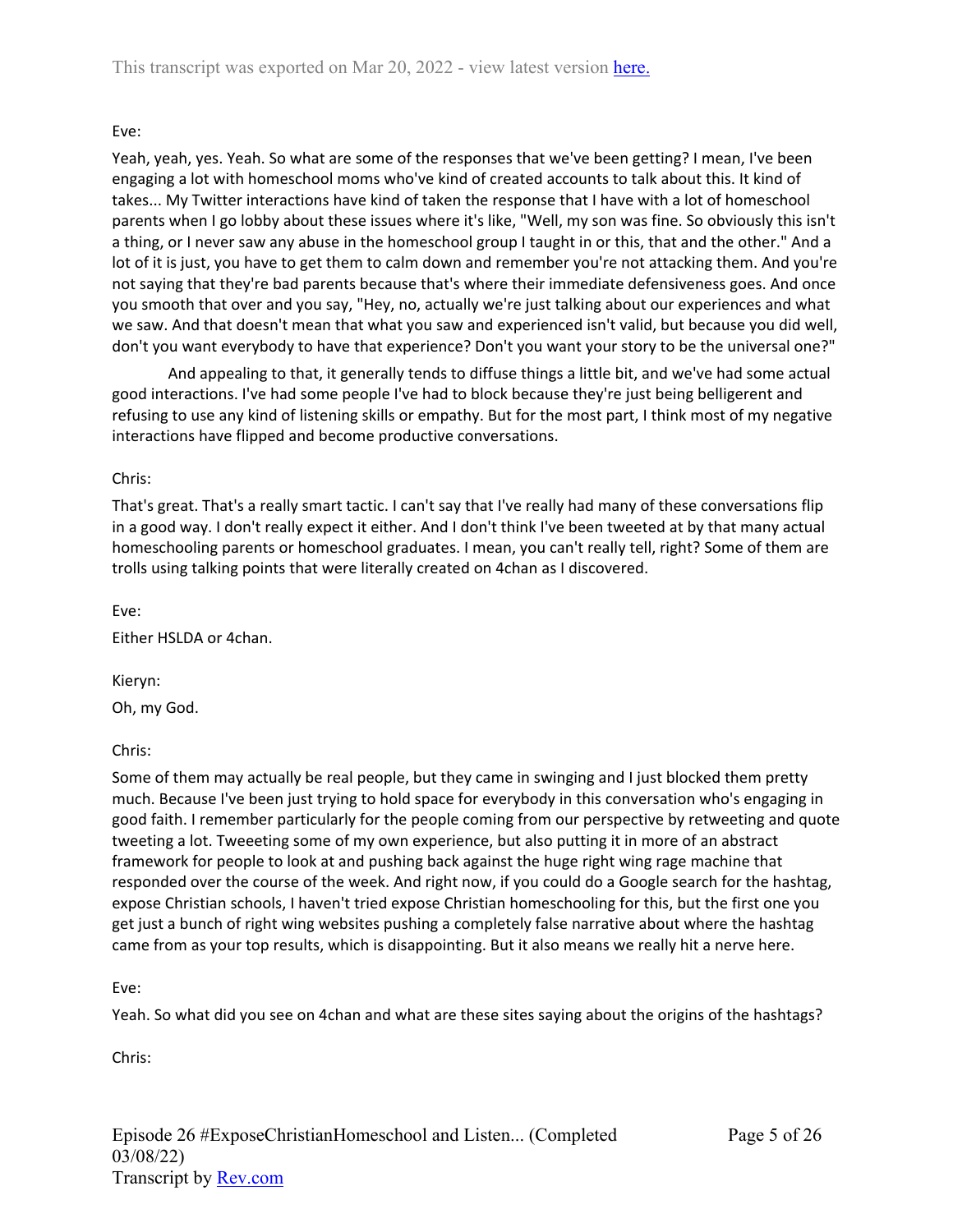The first thing that I saw on 4chan that actually happened, I think, that same Friday night was they were saying like, "Well, let's push back with expose Islamic schools or expose Jewish schools or expose public schools."

Eve:

Which is just so racist I can't even.

Chris:

Yeah. And so those were some of the talking points that entered the conversation. Well, the conversation [inaudible 00:10:38] close. But when Dan Levin of the New York Times contacted me the other day to say he wanted to do a piece talking about this hashtag, because he said he was really shocked at these stories. He had no idea this whole parallel world existed. And that's great because we've been trying to break through forever to get coastal elite to understand that this world exists.

Eve:

This is such a common response. Anytime I go in Democratic circles, I'm like, "Yeah, actually this is a problem." They're like, "Whoa, I thought this didn't exist anymore."

Kieryn:

Yep.

# Chris:

And it's very frustrating because they allow the right to dominate that space. And then they let the New York Times and Washington Post write fluff pieces about evangelicals and normalize extremism. Or they often let evangelicals cover themselves. So this is big that someone at the New York Times wants to pay attention to this hashtag. Now here I made a mistake and I played into the hands of the trolls who then move on through Townhall and Breitbart to Fox News. And the hashtag's been discussed on Fox News at least twice now.

Kieryn: [inaudible 00:11:38] I guess.

Eve:

Talk about Dan Levin and the response that he had.

Chris:

Yeah, so I wanted to say I made a mistake after I talked to him by saying... Because he wanted me to introduce him to other people. And since he's a youth reporter, he initially suggested I put him in touch with younger graduates. So I said, "I can definitely mention this in some groups and have some people reach out to you, but why don't you just put out a tweet and I can amplify it?" That tweet was quickly bombarded. And then I also saw that on 4chan there was a lot of anti-Semitic slurs involved. They were saying we need to go attack this tweet and they ratioed it crazy.

Eve: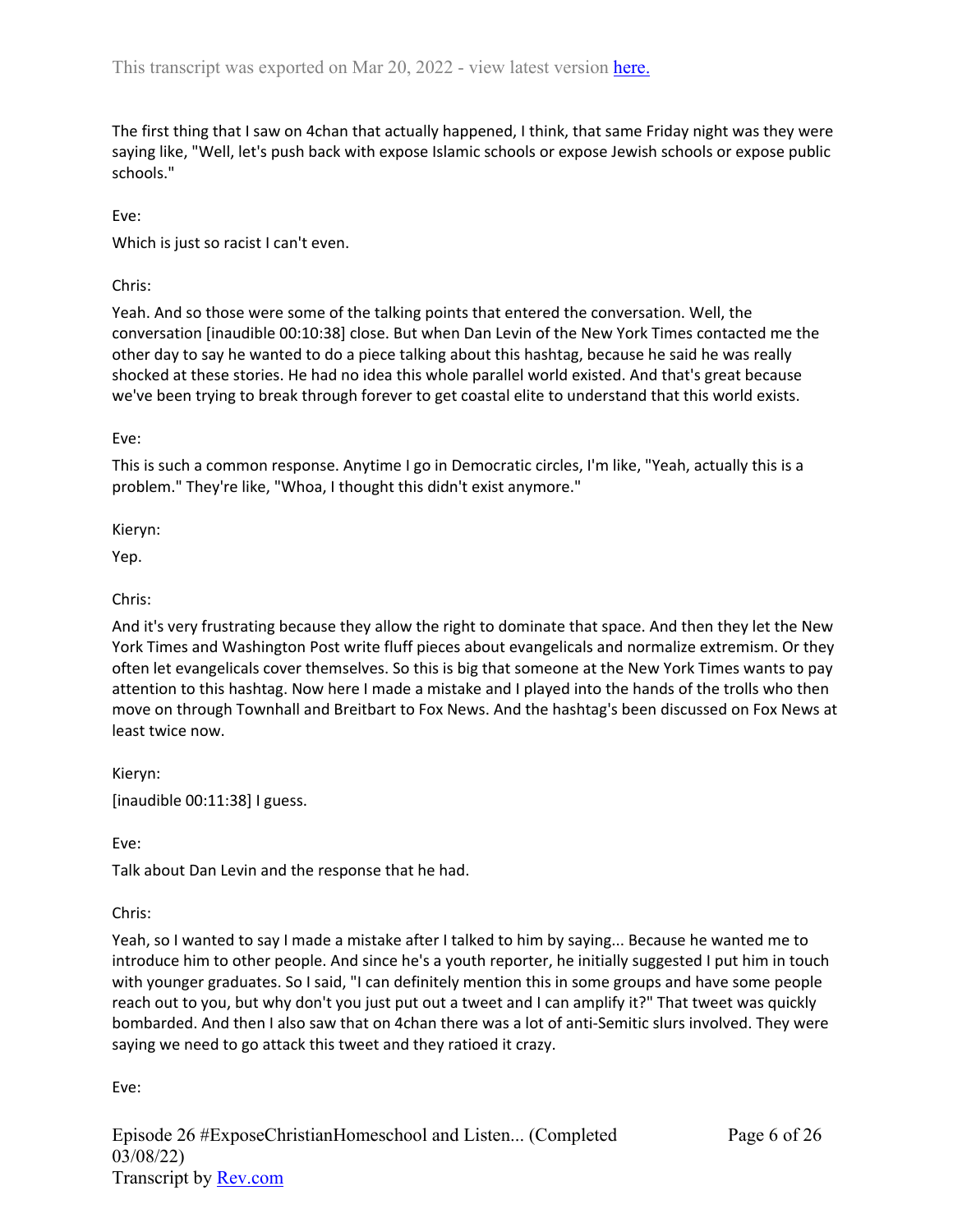# Can you define that term for our listeners in case they're not familiar with it?

Kieryn:

I was going to say wait for the... What's a ratio?

Eve:

For the moms at home.

# Chris:

Ratio refers to the ratio of likes and retweets versus replies. So often if there are a lot more replies than likes and retweets, that means that the tweet is getting negative pushback. But anyway, I've got the screenshots, this was a very coordinated effort from 4chan. And then it was picked up by certain verified right wing Twitter users like Ben Shapiro. And so he got hammered. And I think they were trying to get him to quit and not write the story. He's still writing the story. He tried to clarify, "I didn't create this hashtag. It was already a viral hashtag. I want to write about people's responses to it and not just do that in a one-sided way." But yeah, then the whole right wing blogosphere and kind of online media sphere just filled with these stories about, "Oh, look, it's a Jewish reporter who's trying to slam Christian schools. He's fishing for negative stories about Christian schools. It's an attack on Christianity."

Kieryn:

Oh, my God.

Chris:

And that's kind of my fault and I feel terrible for it. Because I was like, "Why don't I just put out a tweet?" I had no idea though that they were ready to mobilize that quickly. The right really hates this hashtag.

# Eve:

Well, that's good. I mean, that means we are doing what we should be doing. This is one of those few instances where I think the opposition is a positive thing and obviously we need to be careful. And if you're sharing your stories, give yourself two factor authentication and check and make sure all your passwords are secure. But I think this is really healthy and really good that this conversation started and that people are interested in covering it.

# Chris:

Yeah, I think so too. Right now what bothers me though is that if you just Google it, you're going to get all the stuff from Townhall and Breitbart and wherever else, all these trash sites and fake news sites. But I think once the New York Times story does come out and there will be some more blog posts and perhaps some other comments maybe in Op-Ed or something. It'll start to even out again, and people will be able to get the real story of the hashtag and why we're having these conversations about expose Christian schools and expose Christian homeschooling in an easier way. Of all their right wing, fake news approaches to this out there, well, I haven't actually clicked on and looked at all of them, but as far as I'm aware, only one of them, the first one that was on The Daily Caller refers to me and says, "I claimed to create the hashtag."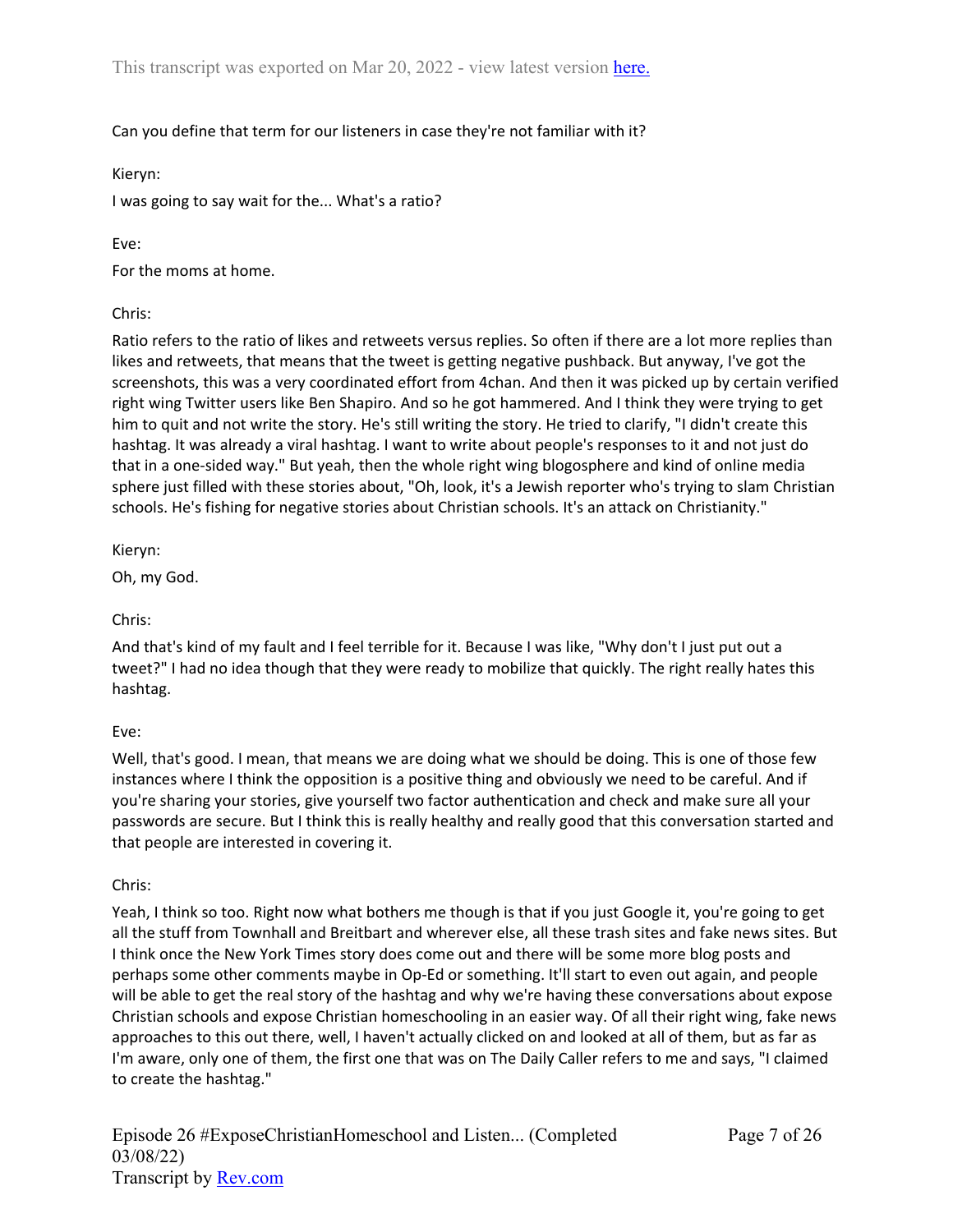Because what they want to do is plant the idea that this is a conspiracy of a leftist mob attacking Christianity. And some people on Twitter have been running with that and saying that the whole thing was a setup to get the MAGA boys because, yeah, I have a time machine or whoever is paying me. George Soros has a time machine.

Eve:

Yeah. We definitely planned it around, what's the name of the school? Covington Catholic?

Chris:

Yeah.

Eve:

Yeah. We totally didn't coordinate it with that. It was a really, really bizarre universe coincidence, but...

## Chris:

Yeah, and that was, I didn't mention earlier, but that is what kind of kept the hashtag going and made it more viral. And some things tend to get kind of muddled and confused because there are serious differences between, say evangelical schools, which is what I designed the hashtag for as a protest against this petulant defense of Karen Pence teaching at a discriminatory school in which capacity she obviously cannot represent all Americans is a big fuck you to queer Americans and women and marginalized groups. But yeah. Then there's big difference between that kind of school and some Catholic schools and Episcopal schools. That all got lost when suddenly a bunch of people assumed Covington started the hashtag or the hashtag was started about Covington.

Eve:

Well, good journalism is going to look at these things a little bit more slowly and use nuance. And that's why all the coverage of it so far is just terrible.

Kieryn:

Yeah, yeah.

Chris:

Yeah. Well, except for The Daily Dot and Paper Magazine, but those sources, they don't have the visibility of the New York Times. And right now their right wing narrative is overwhelming them in the search results. You can find them if you go down a little bit further, but yeah. These right wing sources are obviously not interested in due diligence. They're just interested in pushing a narrative that deflects from the criticism that the hashtag actually represents.

## Kieryn:

Yeah. Well, anything to shine the light away from themselves really.

Chris:

Yeah. They don't want to engage with me as the person who created the hashtag because I was traumatized in Christian school environments, or with any of us who are actually telling our real story.

Episode 26 #ExposeChristianHomeschool and Listen... (Completed 03/08/22) Transcript by [Rev.com](https://www.rev.com/)

Page 8 of 26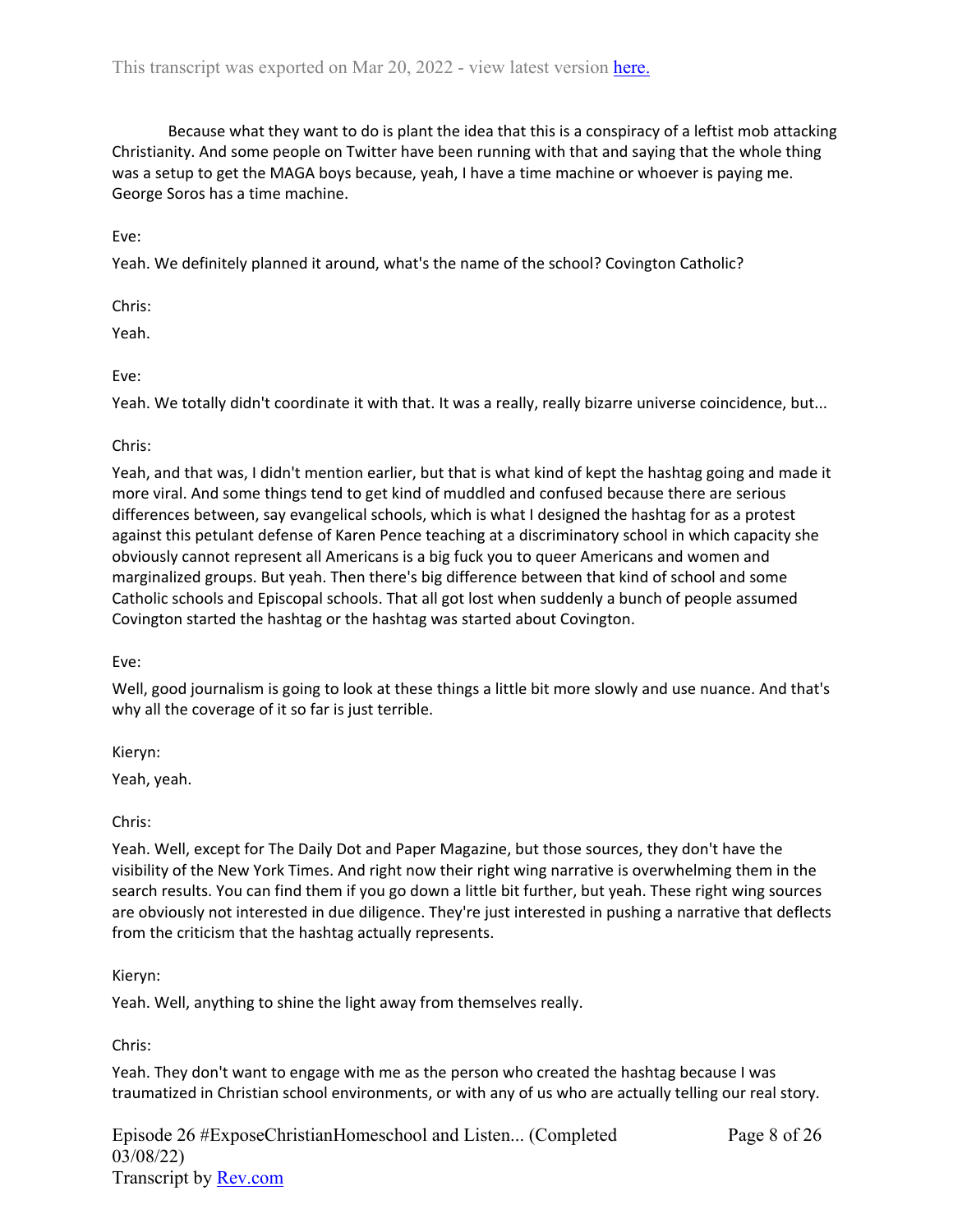So they don't want to present us as real people. They wanted to present us as a leftist mob attacking Christianity and probably being paid by George Soros. Full disclosure, I gave a lunch time talk at Open Society Foundations in New York once. I got a flight to New York, a nice hotel near Broadway and a lunch, a free lunch. That's all I've ever gotten from George Soros.

Eve:

You're a paid protestor.

Kieryn:

Yeah. God, you're rolling in it. How can they trust you?

Eve:

That's just lucrative. Well, thank you so much for the work you've been doing and for joining us here to talk about it and hopefully we can get a little bit more traction on this in the next week or so.

Chris:

Yeah, I hope so. We'll maybe see another upsurge with the New York Times article and I hope we'll get more attention for expose Christian home schooling as well. And thanks for everything that you're doing with kind of talking down to some of these angry moms.

Eve:

It's what I'm good at.

Chris:

All right. Take care.

Kieryn:

Bye.

Eve:

Bye. So we were just joined by Chris Stroop and we'll put his Twitter information at the end of this episode that you can find. And Kieryn, we had one question that we wanted to answer from one of our listeners.

Kieryn:

Yeah.

Eve:

That connects with this.

Kieryn:

Yeah. What is the daily life of a homeschool kid like? What was your day to day?

Episode 26 #ExposeChristianHomeschool and Listen... (Completed 03/08/22) Transcript by [Rev.com](https://www.rev.com/) Eve: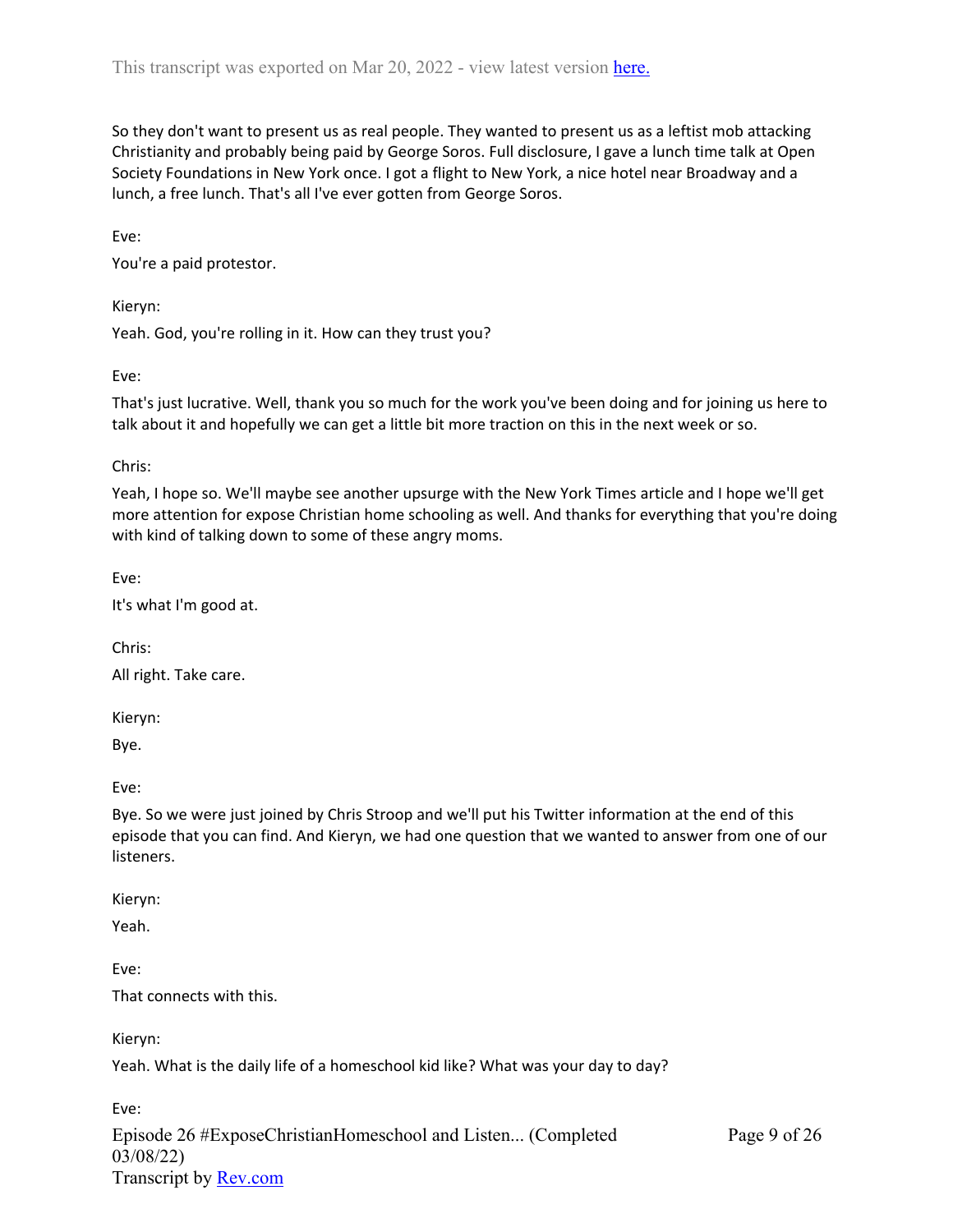My day to day was very simple. We had to be up and dressed and fed and breakfast was done by 8:30 and in the living room for Bible time, which my mom led and that usually lasted 45 minutes to an hour. And that would involve some worship songs, reading some Bible stories, having a discussion, having some prayer requests and prayer time. And then we'd get going on school like 9:00/9:30. And mom would usually work with the little kid, whoever was the youngest who was in school, on homework while we would scatter to the [inaudible 00:19:35] to try to find a quiet spot to work. For a number of years, my mom tried to keep us all at the kitchen table, but by the time I was 13, I was so stressed out by hearing whoever was the six year old having a meltdown about not wanting to read that she finally had mercy on me to let me go do math in my room.

So we'd go and do work. And then 11:30 to 13:00, "the kitchen would be open" and we could come in and make ourselves lunch, which was usually leftovers or quesadillas or something. And then we'd go back to do school work. And usually we got done with school around 15:00/15:30. And between finishing school and 17:00 or 17:30 when my dad would come home would be our time to do chores around the house, errands like grocery shopping. Or if there was socializing that was happening, we'd do it then. But it was kind of ostensibly free time. But it wouldn't ever really be. So I'd get myself comfortable with a book and think like, "Oh, I finally arrived. I did my chores." My zone. We had an area of the house that was our personal responsibility. My zone was clean. My room is clean, my work's done, I can read or do something fun. And then it would be like, "Why are you lying around? Get up and help me. Do this, do that. Your father's coming home. He's going basically lose his shit if he sees the house like this. Clean up."

So I had to do everything else. So it would often turn into like, "Don't even think about using that free time, just make yourself available and be around and help." So helping with dinner prep or chores or watching siblings while mom went grocery shopping, to the doctors. And then my dad would get home and he would pretty much always have a hissy fit about how messy the house was and be just completely overwhelmed of going from a quiet, sane office environment to chaos with nine kids. And everybody's creative and loud and hungry and yelling and irritated at each other and cooped up and stressed because we've just been doing an emergency clean to make him happy. And obviously, it's not good enough, so he's not happy.

So that would be chaos and then we'd have dinner. And my dad didn't allow us to talk until we were done eating. And if he wasn't done monologuing about his day at that point, he would often just excuse you from the table so that he could keep talking and you wouldn't interrupt him. He really preferred to eat in silence other than him and mom talking. And after that, it would be dinner chores and bedtime routines and help with everything and help with everything and help with everything. And then I would have a little bit of time on my own if I'd done all my work. And if I didn't, I would have to do my homework then.

And I sometimes started to get time with my mom when I was in high school after the little kids were in bed and before she finished winding down. So I'd help her fold laundry and we'd have a conversation or whatever. But like clockwork every night, my dad would come downstairs at 22:00 and be like, "I need your mom. Go to bed." So that would be when he'd call it for the house. And I was almost never tired at that point. So I would just go to bed and take a flashlight and read for a couple hours because that was the only time I could get both alone time and fun reading.

### Kieryn:

Yeah. Yeah. Mine was really similar. I had to be awake and dressed and my bed made and making breakfast for everyone at 8:00 and everyone would eat breakfast at 8:00. And then at 8:39, we would have devotions. That would be about a half hour or so. Yeah. So I think we did that at 8:30. And then at

Episode 26 #ExposeChristianHomeschool and Listen... (Completed 03/08/22) Transcript by [Rev.com](https://www.rev.com/)

Page 10 of 26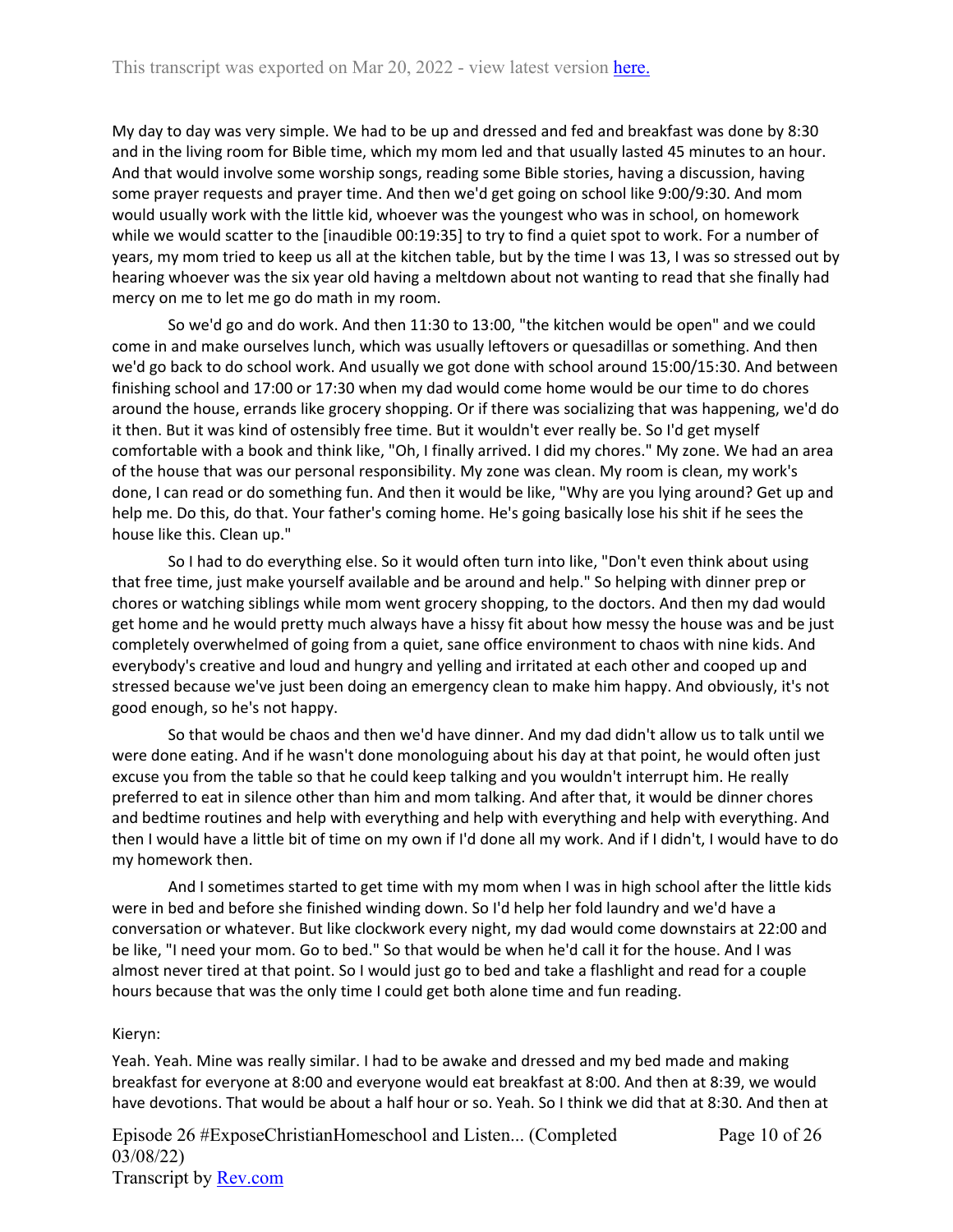9:00, we would start school and we would do school until 11:00. And usually it was my mom working with the little kids and then I would go do whatever my school was or wind up helping with the other kids' school. And then at 11:00, I would stop whatever I was doing and make lunch for everyone. And then at 13:00, we would have lunch and then clean up and start on chores. And then from 13:30 to 15:00 was free time for basically everyone except me. So they all got to go play and whatever. And in theory, I would also get to go play, but really I was doing whatever chores needed to be done. So at that point I would start on the infinite laundry.

# Eve:

And it was almost this thing of in theory, they would help with things, but it's too much work to wrestle young kids to do that work. So then it just be became like, "Let's just slap it on the oldest kid and it's fine."

## Kieryn:

Yeah. And it's easier than trying to teach four kids how to load a laundry machine. Yeah. And so, yeah, I wound up just doing the inside chores and then I would, if I was lucky, have an hour at 15:00 that-

### Eve:

Girls have to do inside chores.

### Kieryn:

... Right. Exactly. I was never allowed to take out the trash or mow the lawn or any of that. But everything inside I did.

## Eve:

I loved mowing the lawn. And then my little brother was like, "No, I'm going to be the man of the house if dad dies. So I have to do it. Let me have it." Because he wanted to push the powerful machine. And I was like, "This is my alone time. This is not fair."

### Kieryn:

Yep. Yeah. And then at 16:00 is when I would put PBS on for the kids and start making dinner. That way when dad got home at 17:00/17:30, dinner was ready.

Eve:

Oh, yeah. That was the other thing. Putting on PBS while you're-

### Kieryn:

Dinner has to be ready.

Eve:

... We had to put on PBS to keep the little kids occupied so they wouldn't make more messes. Yep. We did that too.

## Kieryn:

Episode 26 #ExposeChristianHomeschool and Listen... (Completed 03/08/22) Transcript by [Rev.com](https://www.rev.com/)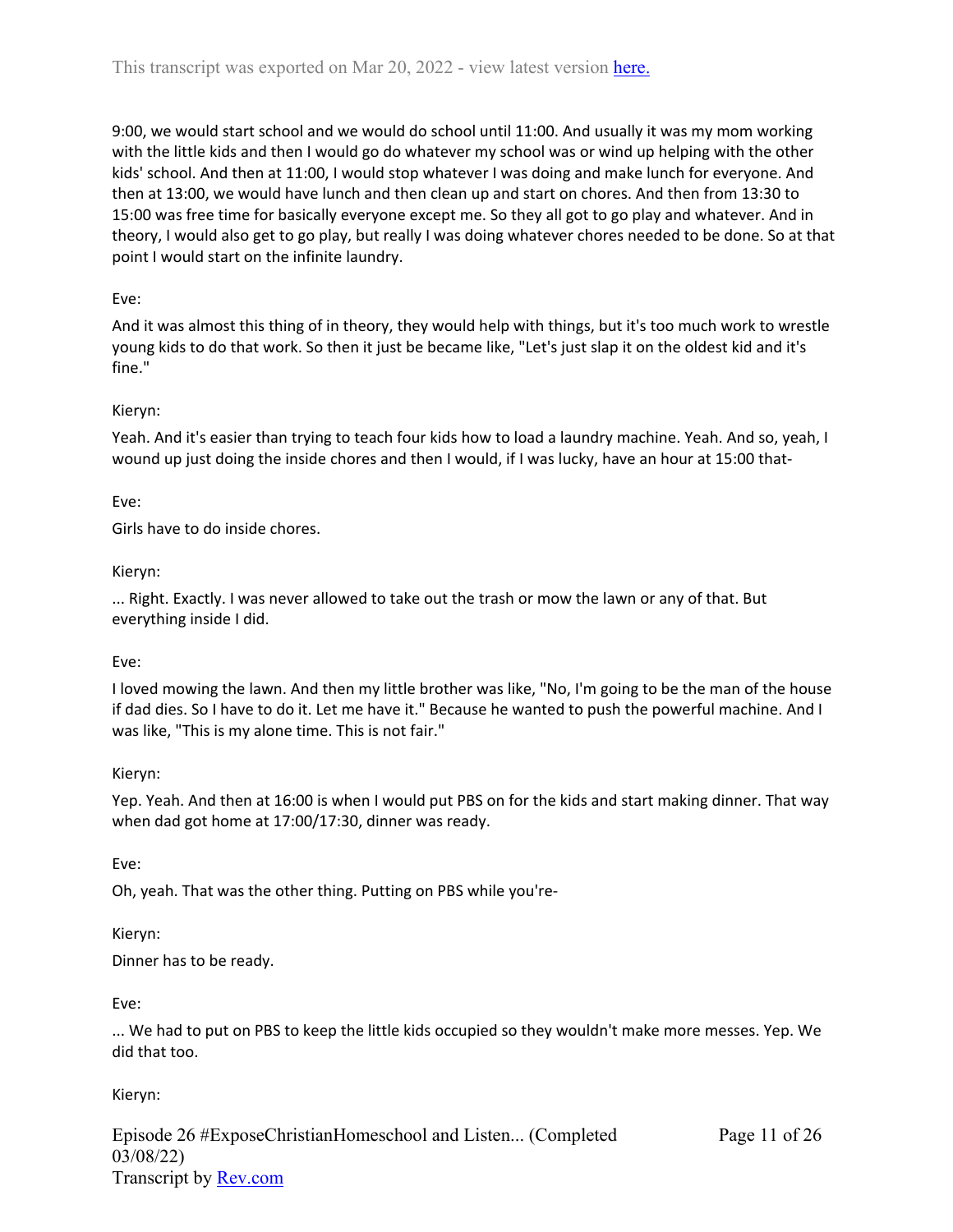Yeah. Because you also have to clean. So I would be making dinner after cleaning from 15:00 to 16:00 to make sure everything was ready for dad to get home. So then I had to quarantine the kids because otherwise they'd make more messes and yeah. And so then I would cook dinner from 16:00 to 17:00 and then dad would get home and we'd eat dinner and I would serve everyone. I would serve myself last. And sometimes we kind of tried to wait-ish for everyone to sit and eat, but that's just not how that works out.

## Eve:

Oh, my God. My dad was so strict about that. We couldn't take a bite until mom had taken her first bite.

## Kieryn:

Yeah. My parents kind of tried that, but at some point, my mom's pregnancies were so bad that half the time we didn't all eat dinner together. So I would make mom whatever it was that she wanted to eat and make something else entirely for everyone else. And we just like... It became more chaotic than together. So I would just wind up serving people. And then at the end of it-

# Eve:

It sounds pragmatic though. It makes sense.

# Kieryn:

... Yeah. It was like everyone needs to eat and it's too chaotic to try and rally everyone right now. So we'll just do this.

## Eve:

For years, I used to have, we never really diagnosed it, but it would be this reflexive muscle thing that I wouldn't be able to swallow properly when I was stressed and eating dinner at home. So food would go up into my sinus cavities. Sorry, this is gross. But I would choke on food getting stuck up in my nose because I wouldn't be able to eat. It was basically, I was having an anxiety attack while eating dinner and I didn't realize I was. And so when I went to college was when I really first started noticing this because it stopped happening as often. So when I went to the cafeteria during rush hour, I would have that happen. And I thought it was odd. And then when I would eat breakfast alone during chapel and everything was quiet, on mornings I wasn't supposed to be in chapel, nothing would happen. It would be fine.

And so I was like, "This is really weird. I wonder what this is." And then I went home for fall break and then for Thanksgiving break and Christmas break and it always happened at home. And then I remembered like, "Oh, this has been happening for years during high school. I just didn't think about it because it was so normal until it stopped happening." And then as soon as I stopped eating dinner in chaotic environments, it doesn't happen. But very rarely will it happen if I'm out at a crowded bar and I'm trying to eat or I'm really hungry and I'm in a loud space. So if a restaurant is too loud, I will not be able to finish my food because I'll start having that happen again. But for years I would just avoid eating rice in the cafeteria because it would just all get stuck in my nose.

## Kieryn:

Yeah. That's fair, yeah, that makes sense.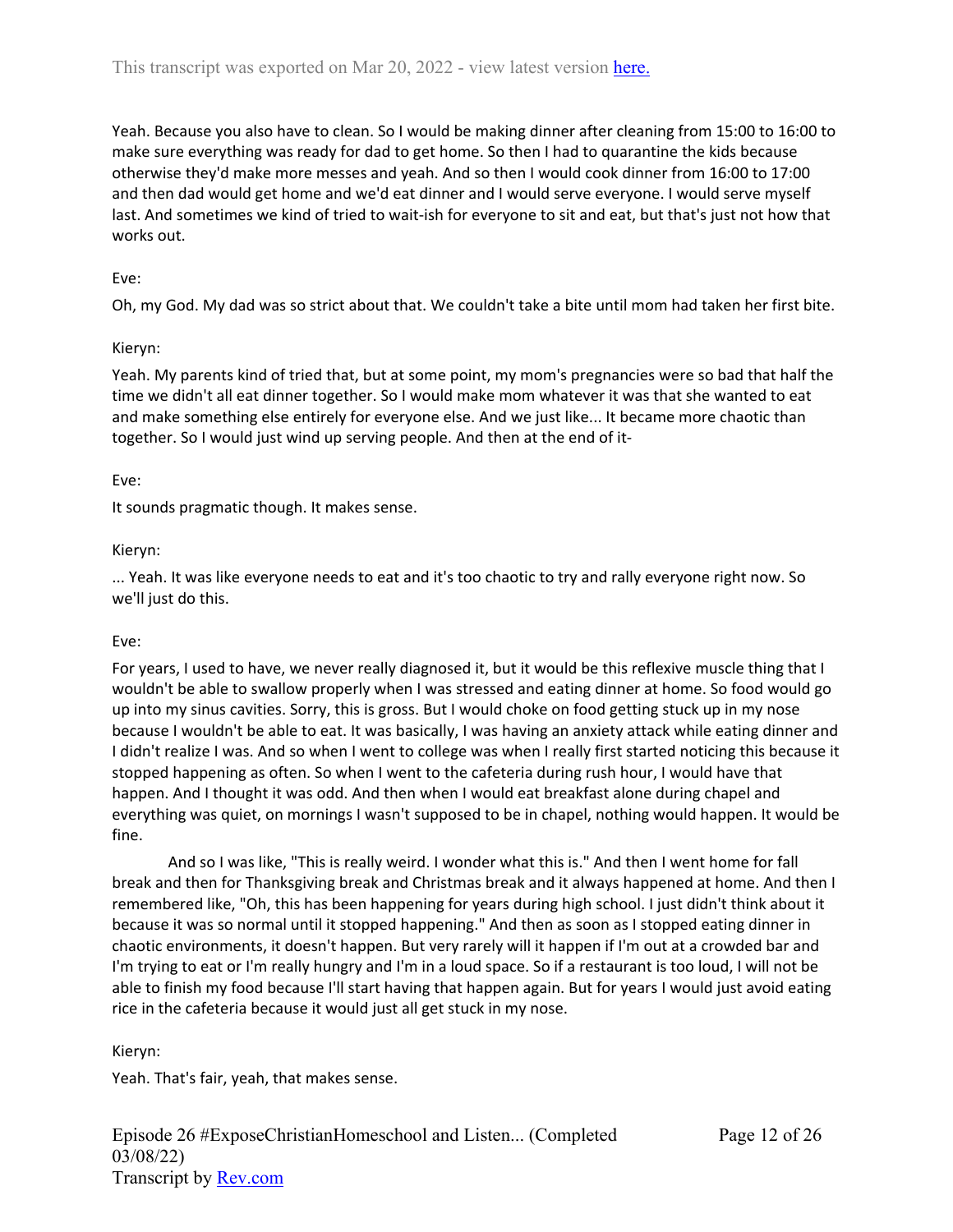# Eve:

But yeah, these environments are super, super stressful. And you wouldn't able to have needs or ask for anything because-

## Kieryn:

No. And all my siblings had to eat all of the food because they were the ones who were growing and somehow I wasn't. So that laid all of the foundation for this awesome eating disorder that I have. That's great.

## Eve:

... Would your parents hit the kids if they didn't finish eating all the food on their plate?

### Kieryn:

No. No. My parents-

Eve:

Or send them to bed without food if they were being picky?

### Kieryn:

No. My parents knew better than to force their kids to finish eating because I used to get really car sick. And so we would go out to eat on Sunday and then I would just get sick. And so they realized that if they stopped telling me to eat everything, I would stop when I was full or before I was even full and then not get sick. So they learned with me to listen to their kids when they're like, "I can't eat anymore" and not make them finish.

Eve:

Yeah.

## Kieryn:

Which is good and really rare because everyone I know, their parents were like, "No, you have to finish it." And my parents were like, "No, we don't want to deal with vomit. So don't bother trying to finish it."

Eve:

Yeah. No, it was like, "We're going to serve you this for breakfast if you don't finish it."

## Kieryn:

Oh, my God.

Eve:

And if you won't eat it, you can go to bed now and go to bed hungry and you'll eat it tomorrow.

Kieryn: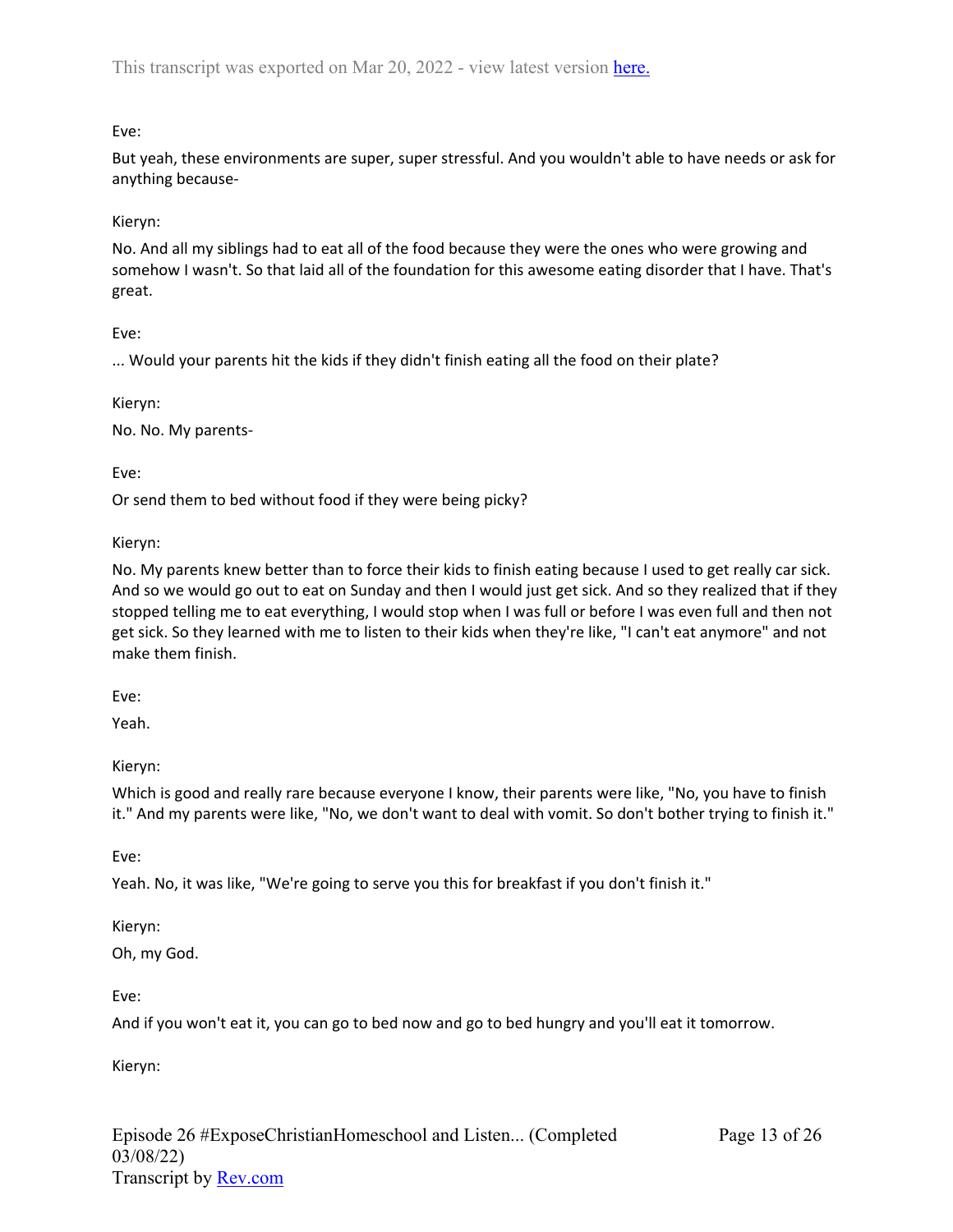Yeah. Yeah. My parents didn't have much empathy for just not wanting to eat a thing, but they also wouldn't make you finish it. So if you didn't want to eat all your green beans, they'd make you eat some of your green beans because you have to eat some green beans, but they wouldn't make you eat all of them. They'd just be like, "Okay, have three bites. And if you can do three bites, then it's fine."

Eve:

Well that's like quasi-reasonable.

#### Kieryn:

Yeah, exactly. So it's like, "You still have to get your green vegetable because it's important, but you don't have to eat all of it." So they were okay with that. But yeah. And then when I got into high school and it took me longer than two hours to do my school, my mom got really angry with me. And I would like wind up spending more time doing school and then being behind on the chores and behind on lunch and behind on dinner. And I would have to do it after everyone went to bed, which was the only time that I had to myself. And then at some point I was getting four or five hours of sleep at night because I worked so long all day and still had to do homework and then still wanted to have friends and unwind.

Eve:

I would start pulling studies up for my mom. I'd be like, "Look, no. Teenagers actually need more sleep than your elementary school kids do because we're going through all these hormonal changes and your brain is growing and all this stuff. I actually do need 9 to 10 hours of sleep at night and you're not letting me have it. And here look all my friends in church, here's the hours that they're spending on schoolwork and this isn't fair. You have to let me." This is when I was arguing to be allowed to study in my room.

Kieryn:

Ah.

Eve:

So it was just like, "I have to get stuff done otherwise I can't help you because then it's going to cut into my sleep time and I'm going to be a mess." So I pull together this scientific thing as a way to negotiate for any amount of space that I could get. And it sort of worked. It didn't really, but I definitely had a bit of an easier time in high school because I did do that.

Kieryn:

That makes sense.

Eve:

Yeah.

Kieryn:

So hopefully that answers that question.

Eve:

So we have so many questions right now just piled up in our inbox. Everybody want to know something.

Episode 26 #ExposeChristianHomeschool and Listen... (Completed 03/08/22) Transcript by [Rev.com](https://www.rev.com/)

Page 14 of 26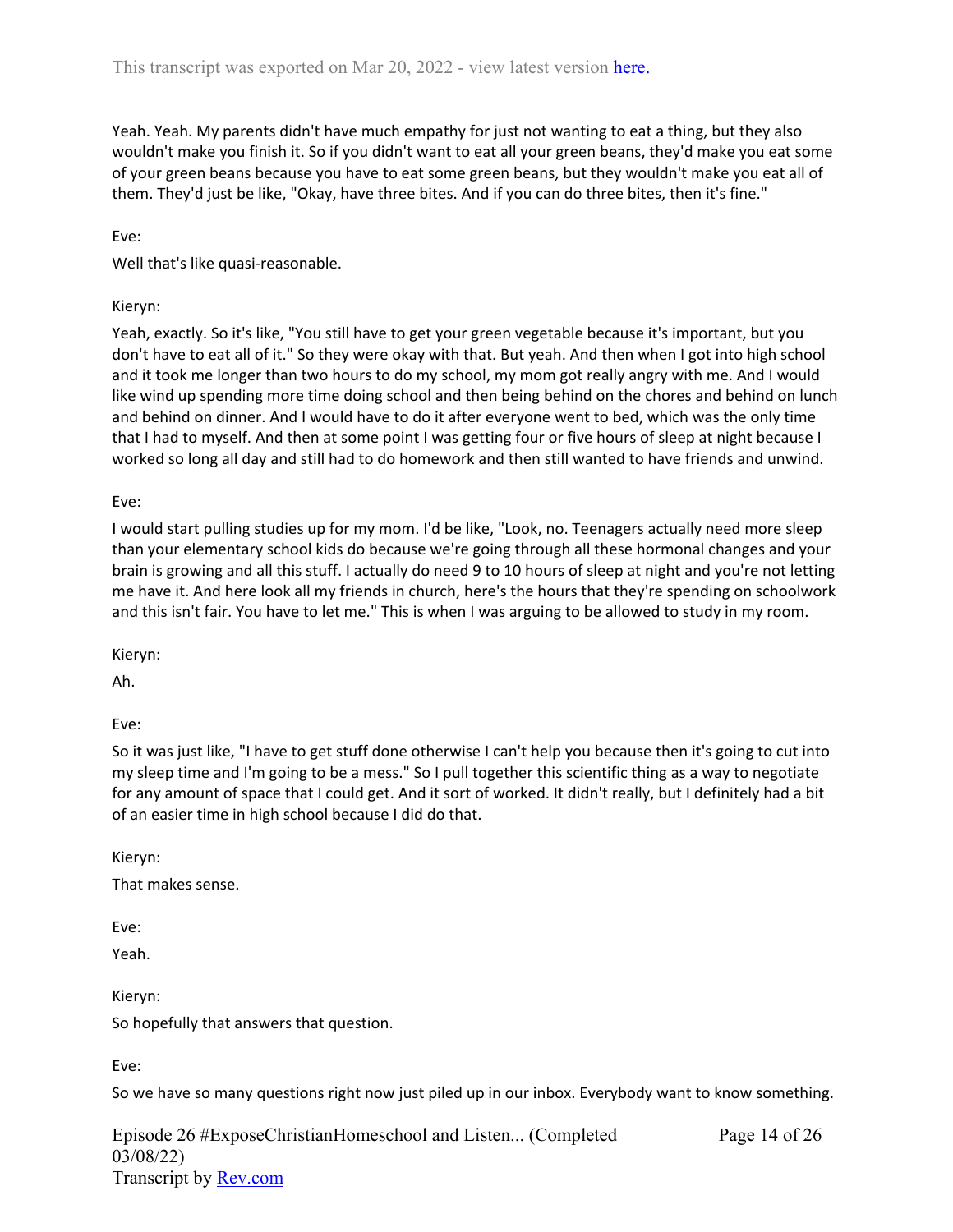# Kieryn:

Yes. Which is great and good because then we know what to talk about. So what's the one that we should tackle first?

Eve:

I think the easiest one to answer maybe would be the personal experience about creationism versus evolution.

Kieryn:

Yes.

Eve:

This is a question from our listener Jenny.

Kieryn:

Yeah. So what was your experience?

Eve:

So we had a TV for about half of my childhood and once we got a TV, we only watched PBS, we never had Cable. And we would watch Magic School Bus and Bill Nye the Science Guy as, I don't know, I think mom counted them for school as academic shows. I mean, obviously, not obviously, some people, it would not be obvious for, but we didn't have that as our only scientific education thankfully. But it was supplemental material that mom was encouraging us to watch. And if either of those shows or any of the characters in the shows would start talking about evolution, mom would kind of do what she would do with censoring kissing in movies where she'd put a pillow up over the TV and be like, "la, la, la, la, la." And even if she wasn't around, we would just do it for her because we were taught that that was something that we just shouldn't even consider taking seriously at all or listen to.

# Kieryn:

Yep. I was the same way. And yeah, I also loved Bill Nye the Science Guy, and the Magic School Bus. But as soon as the episode about evolution came on, we had to turn it off. We weren't allowed to watch it and we always had this lecture that followed it about how evolution is wrong and it's a lie by the devil to make you not believe in God. And we all know that God created the earth in seven literal days and all of those things.

# Eve:

And then I got to college and at my school we had science professors who were teaching literal seven day creationism. And then we had a couple of professors who were teaching divine intervention and evolution. So saying that like, "Well the seven days is a piece of poetry in Genesis and it's not actually reflective of real time. And it's just a way of remembering certain attributes of God or whatever. And so you can't take it seriously because it's literature, it's a literary expression of a narrative." And they would say that they believed in Old Earth Creationism. So evolution and the theory of evolution were valid. But that the Big Bang was when God said, "Let there be light." That was the way they saw it.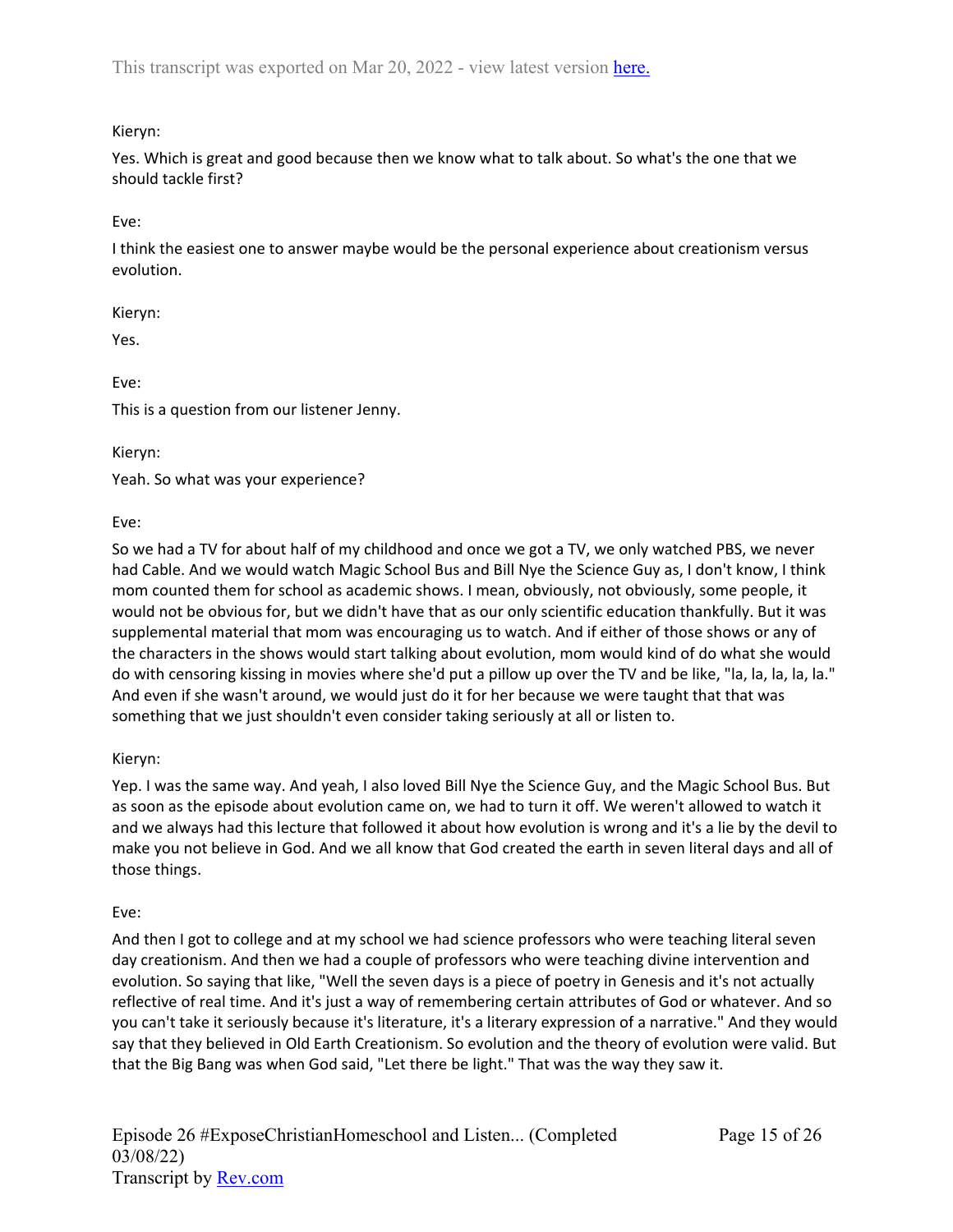And then my roommate in college actually that year, I hope she doesn't mind me telling this story, but she was engaged to someone. It was our senior year. So we were both engaged and her engagement actually ended while we were in school that year. And it wasn't totally because of this, but where kind of the conflict started on some levels was her dad was really upset that her fiance did not believe in literal seven day creationism. And he kept bringing this up as an issue and being like, "Yeah, but this fiance is just like... I don't know that he's really a Christian because of this."

## Kieryn:

Yep. Yeah. I remember my parents talking about the people who believed in Old Earth Creationism and how wrong they were because the Bible is literal. And I remember even when we went to any science museum, we would always self censor and my mom would read the thing about evolution and then be like, "And remember, that's not true."

## Eve:

Well, it would kind of pair the aggressiveness that they struck out evolution as an idea kind of compared to how I think a lot of people saw divorce. I remember one of my dad's college friends got divorced and he got off the phone with him and he hung up and he's like, "He's deluded himself. I don't know that he's a believer anymore. I don't think we can be friends with him anymore." And I was like, why? And he's like, "Well, he says that he believes it's God's will for him to divorce. Which means he's clearly not hearing from God because God hates divorce and the Bible says so." And it was that kind of absolutist stance about creationism. Darwin was as bad Hillary Clinton who was the-

Kieryn:

Obviously she was evil.

Eve:

Obviously, you couldn't believe in that and be a Christian.

## Kieryn:

Right. Yeah. Did you come across the argument about macro evolution versus micro evolution and how the one kind of evolution is okay and the other isn't?

### Eve:

Right, right. So this is, I think, Jay Wile talks about this in his science books which were used as a textbooks for me. The Apologia Science curriculum, which provides creationist propaganda. Biology, Chemistry and Physics for homeschool high schoolers. And he talked about, yeah, so things like bone structure changing or breeds changing, you look at like dogs, how they shift or the finch's beaks that Darwin observed in the Galapagos, saying that those were legitimate. Micro evolution is real, we see this in real time, it's measurable, but we've never seen any species jumps. So clearly that's not real.

Kieryn:

Right. Obviously.

Eve:

Because we have to see it originally.

Episode 26 #ExposeChristianHomeschool and Listen... (Completed 03/08/22) Transcript by [Rev.com](https://www.rev.com/)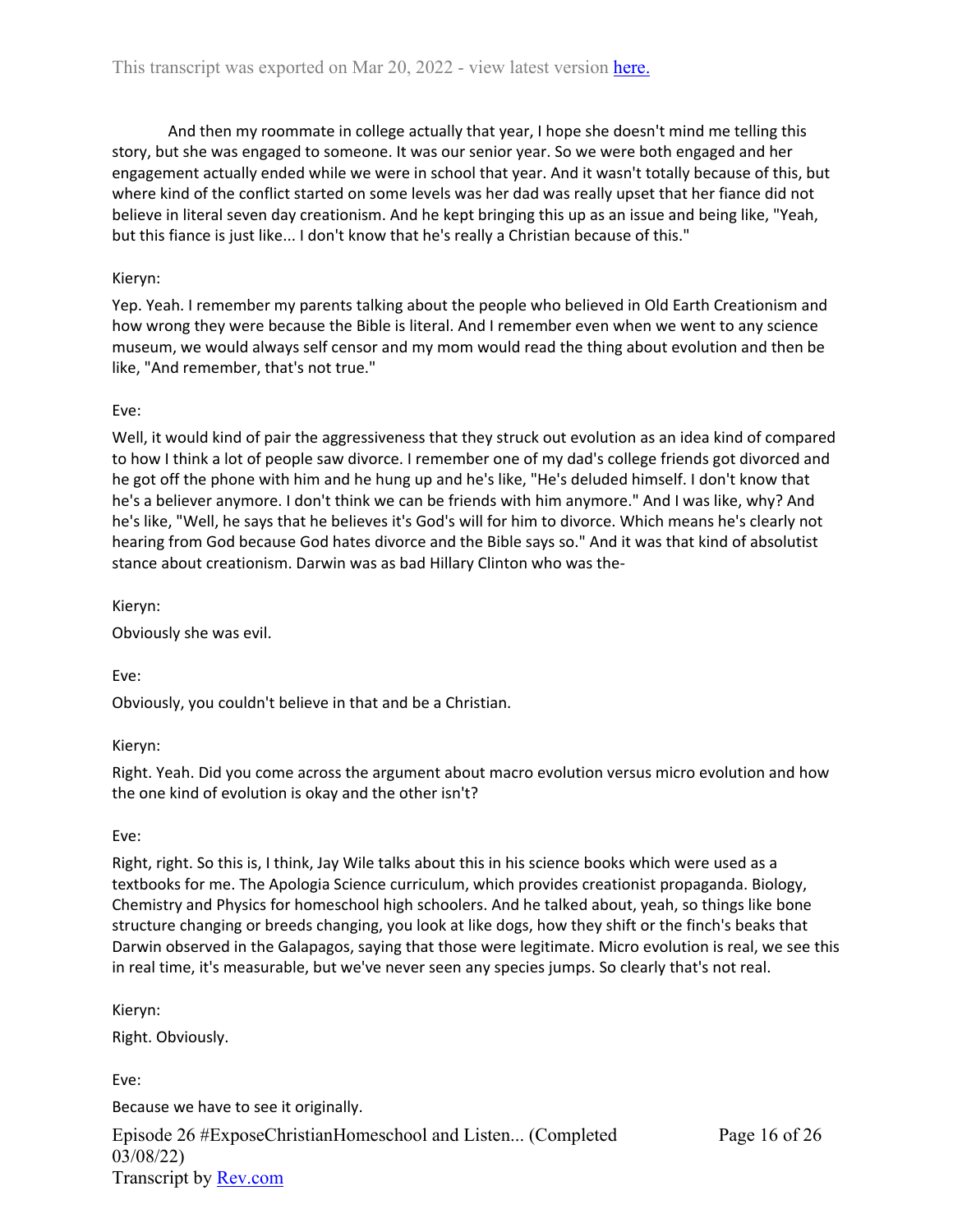This transcript was exported on Mar 20, 2022 - view latest version [here.](https://www.rev.com/transcript-editor/Edit?token=7N2sNEb0tsxpz14mH0gLbPazp5sX9RELRsgYEIvEiaufRSDOnAPhonpt_4sdpWfBPf1R184oA5hOF0ZbaOzzaRLfcgg&loadFrom=DocumentHeaderDeepLink)

# Kieryn:

Right. That's how science works.

Eve:

And they also, along those lines, threw a lot of shade on carbon dating and were like, "Yeah, the Grand Canyon was caused by the flood and, and, and, and, and, and."

Kieryn:

Yeah. And it all happened so fast that it smushed the dinosaurs and that's why we have petroleum. I think I saw Ken Ham at a vacation Bible school thing one year.

Eve:

So did I.

Kieryn:

Yeah. And it was like-

Eve:

He's so condescending. That man is so unbearable to listen to, even if you're sold on his ideas.

Kieryn:

... Yeah. Yeah. All I remember was that he said we could ride dinosaurs. So-

Eve:

I mean, that's a fantasy I want to believe in. I'm going to keep that in the Tumblr fanfick world.

Kieryn:

Right.

Eve:

Okay. So good question. Thank you, Jenny.

Kieryn:

Did you ever have any experience with multi-level marketing things in your churches and whatnot?

Eve:

I have a lot of rage about this. I don't know if I should talk about it. Okay. So I have to be really careful to talk about this because, as I said, I have a lot of rage. But multi-level marketing is a thing that is largely aimed at poor people. It's a class oppression tool. It's a trick to make people hustle and think that they're improving themselves and steal all their money and their time. And it's a really shitty capitalist trick. And so I still know a lot of people who are lower income class level who don't have access to other kinds of labor that might provide for them better. And so they still keep doing these things.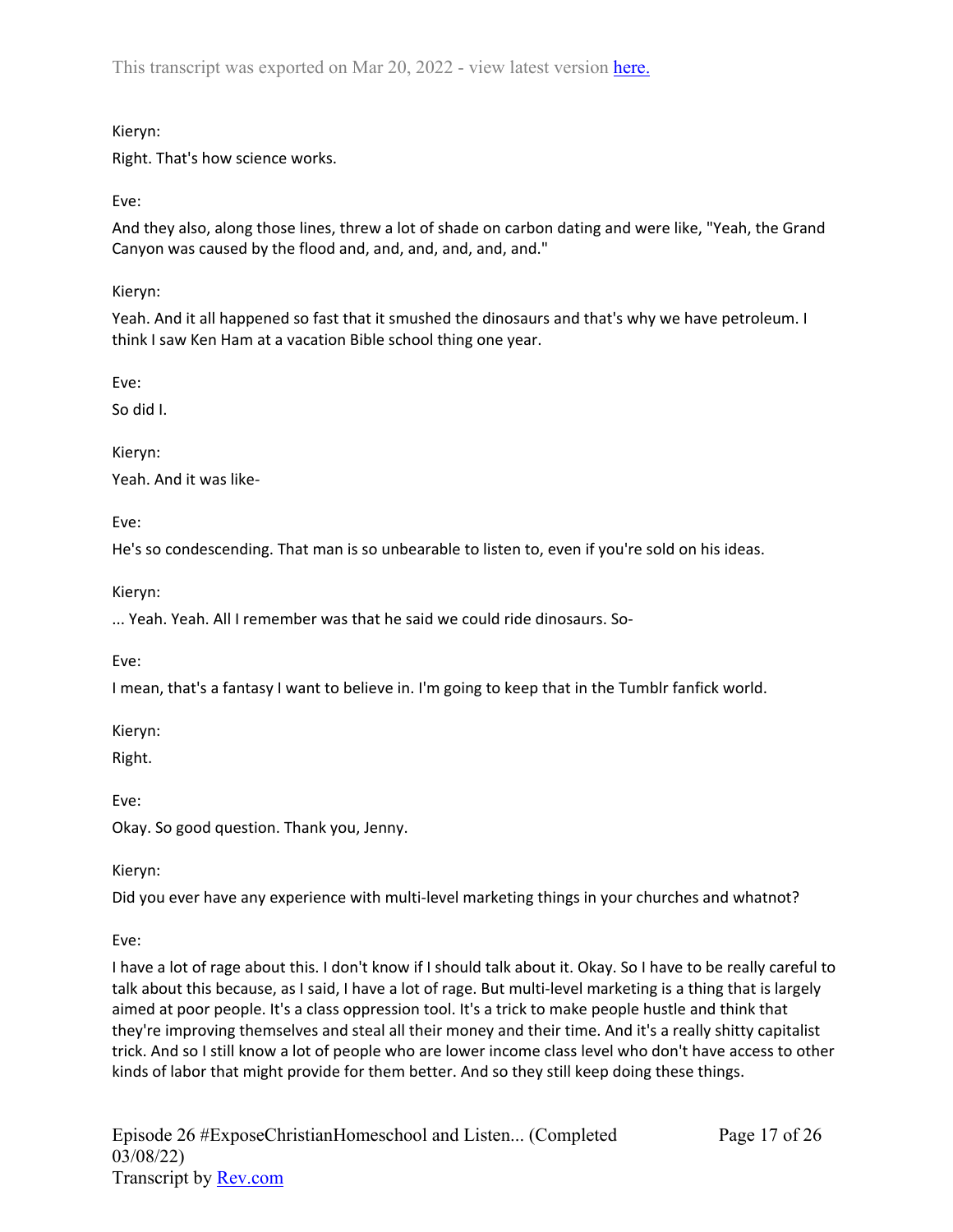So it's not specifically Christian. It happens to be more common in low income communities. It happens to be more common in communities that have lower levels of education per capita. And a lot of this has to do with health and wealth gospel teaching, prosperity gospel stuff. And I think there's a lot that can be looked into in terms of how racism and white supremacy play into who is targeted with these things just like with red lining and lending predatory lending practices. So I think a lot of this is just systemic America, shitty at race and class stuff.

# Kieryn:

Yeah. I saw a lot of that. It was really prevalent in some of the churches that I was in when I moved to Metro Atlanta actually. That was a huge thing, which makes sense because where I lived was a very rural and poor community. And a lot of these homeschool families are very large and very poor. And so the way that... It became a thing where all of the girls I knew were part of Mary Kay or whatever makeup selling market was.

# Eve:

So I saw Mary Kay, Arbonne, Norwex, Bread Beckers, Tupperware was around in San Francisco when my parents were living there. I didn't particularly see it. But my mom went to parties when she was a newlywed there. So I don't know what else you saw, but these are the things that I saw. But I think a lot of the... If you look at a lot of the homeschool curriculum distribution models, a lot of them are kind of based off of that. I think Sonlight curriculum is based off of that. We have to put in bulk orders and go through a representative. There's a couple others that do it like that too.

## Kieryn:

Yeah. Yeah. It was a weird... It was the only way that the women could have a job or any income in the way I experienced it.

## Eve:

It's the 20th and 21st century version of selling your eggs so you can have pocket change to get cute lace things for your hat or whatever backend pioneer times.

## Kieryn:

Yeah, exactly. And so it turned into that, but it's just this terrible trap. I was never a part of that. I always thought it was weird and sketchy and why do you have to spend so much money to sell these things? It's ridiculous. But it was a huge part of the community that I was in.

## Eve:

Yeah. And I think one of the things that's interesting about this is my family never, my parents to clarify. I have siblings who have done multilevel marketing things. My ex-husband sold Cutco for a minute, which is a whole other story. But my parents didn't participate in this and they always looked askance at this stuff. My mom hated Mary Kay and Arbonne parties. So much to hear her talk about... She's terrified of makeup and it's not because she's scared of the concept of makeup, she's terrified of the sales people because of bad experiences with Arbonne and Mary Kay people.

I think the reason that they distrusted it is because my father came from an upper middle class family where both of his parents had gone to graduate programs. His dad had a PhD and his mom had a masters. They like didn't need it so they could see through it because they had had some financial

Episode 26 #ExposeChristianHomeschool and Listen... (Completed 03/08/22) Transcript by [Rev.com](https://www.rev.com/)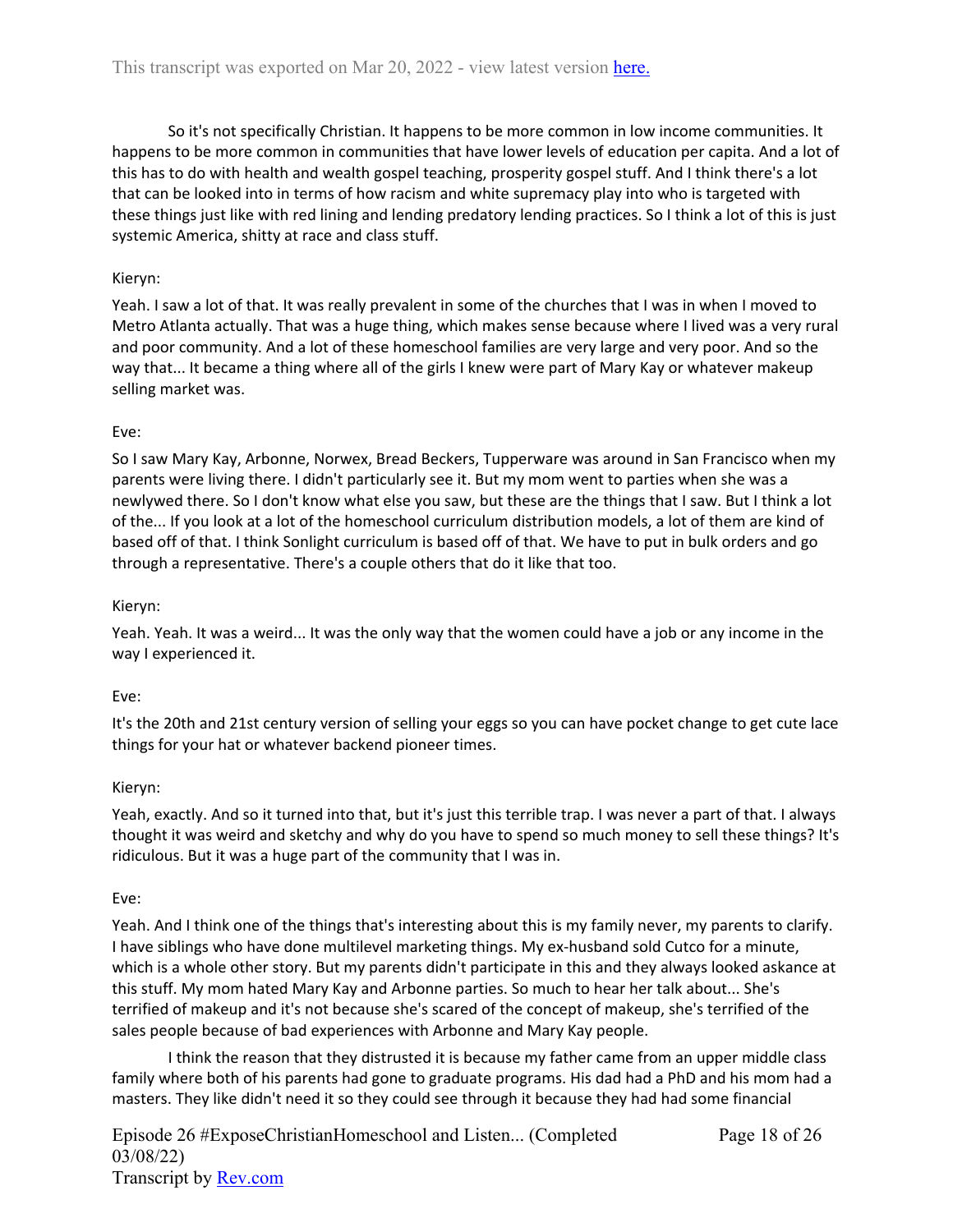education and had access to better resources. And then my mom's dad was a union worker for his entire life. So he worked in factories in San Francisco in the bay area and he was always part of a union. And I think that too knowing your rights and knowing how your labor benefits your superiors in those kinds of systems and taking advantage of that and getting representation and having power at the negotiating table, those things were passed on to my mom.

And so we just kind of... I mean, I got this education. I don't think a lot of my younger siblings did. I've had a couple siblings who've done, multi-level marketing jobs here and there, but they're just trying to hustle because a lot of them didn't finish college and a lot of them didn't go to college and they're they trying to put food on the table and don't have to live off a Taco Bell.

### Kieryn:

Yeah. Yeah. And I feel like it kind of does work really well in the church because it kind of mirrors that too where you're trying to get people to give money to God. A lot of the things that happened were all church people and done in Bible studies.

### Eve:

And the guilt tripping for tithing. That gets really heavy in these places. And it's like, "Okay, where does that money actually go? And what is the return on investment?" There's no accountability. These institutions are tax exempt. It's so corrupt. It's always so corrupt.

### Kieryn:

Yeah. And you're conditioned to just accept that like that's normal and hope that eventually you'll be good enough that you'll be stable because God will bless you. [crosstalk 00:46:51] And that's the other thing.

### Eve:

Yeah. The prosperity gospel stuff is that if you are faithful and you claim your blessings from God because you are an heir to this kingdom, then you will succeed. And if you're not succeeding, you're clearly not in obedience and you have a sin issue in your life and you're ignoring it. That's another way to keep people super trapped, super anxious and super guilty. And a multi-level marketing place on all of those things. So it's a very natural bedfellow. It's not necessarily something that organically grows out of evangelicalism, but it does kind of work with it particularly in America because of the capitalist society we live in.

### Kieryn:

Yeah. Yeah. They're not necessarily related, but they can be hand in hand a lot of the time. Yeah. There are some pastors who do the... They'll pray over your cloth that you send them or whatever. And that's just an entire, you send them so much money scheme. John Oliver did a sort of exposé bit on that.

Eve:

You're talking about the television preachers?

Kieryn: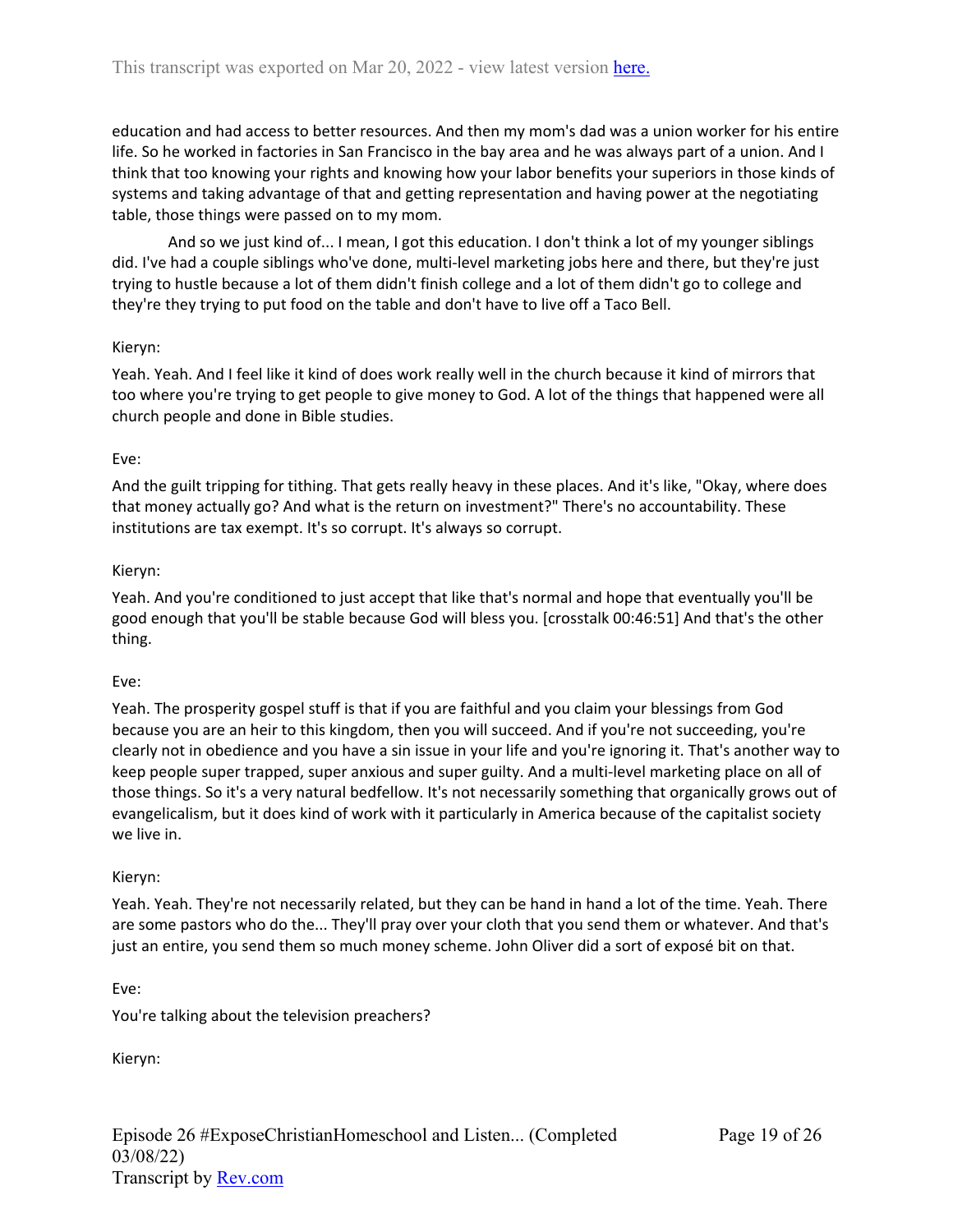Yeah. The television pastors. Yeah, yeah. And he went through this process and gave several hundred or thousand dollars to this one church for nothing. It's not part of the religion or Christianity or any of that, but it sure goes along really well with it.

# Eve:

Yeah. And I'll say something too. There's a movement in the '80s that came out of the Jesus Movement called the Shepherding Movement. And if you look into the Shepherding Novement, there's another element of how these sorts of marketing schemes can take root and how pastors can have that kind of control over the congregations. The Shepherding Movement kind of reinstated kind of a Catholic style hierarchy honestly. No shade [inaudible 00:48:51] on Catholics. They've gone through a lot and have evolved a lot. But there have been times where whoever the leader was claiming to hear from God and was really pushing their authority and their direct access and you were having to through them.

And the Shepherding Movement is kind of based on that where it's like, "Okay, whoever God has called to lead this congregation, they're the ones who God has blessed and wants to communicate through. So because this person can hear from God and can take your concerns to God, you have to go to them for advice on all these things." And so once you distrust your ability to discern for yourself about your spiritual wellbeing and about big life decisions and you have to go through your pastor, they can use that to do control creep and start being like, "Well, but buying a car is a really big decision so don't make that decision without consulting your pastor. And sending your child to college is a really big decision and go through the pastor and the pastor should sign off on it because the pastor's hearing from God and they're put over you to protect you from stepping outside of God's will and God's circle of blessing." And then it can get down to little things like do you pay off your credit card bill or tithe to the church?

And the pastor can just rake it in. And so these sorts of situations, it's gaslighting, it's manipulative, it's shady. And they're just not held accountable in any circumstance.

Kieryn:

Yep. It's just so exploitive the whole thing.

## Eve:

And I will say if anyone's interested in looking up in the Shepherding Movement stuff, there's a pretty good Wikipedia article on it that's got a lot of links out. But the Sovereign Grace Ministries stuff came out of the Shepherding Movement. C.J. Mahaney, his wife came from Florida and her dad had been involved in the Shepherding Movement and her dad kind of mentored him. So he stole some of that material, took it to Sovereign Grace and reinvented it to create this organization that was covering up repeat sexual offenders, pedophiles, other criminals. And just using his God-given authority to make everybody shut up and forgive the offenders.

Kieryn:

It's so gross.

Eve:

So gross. So yeah. Trust your gut, listen to yourself and don't let the pastors tell you that God is speaking to them and not you.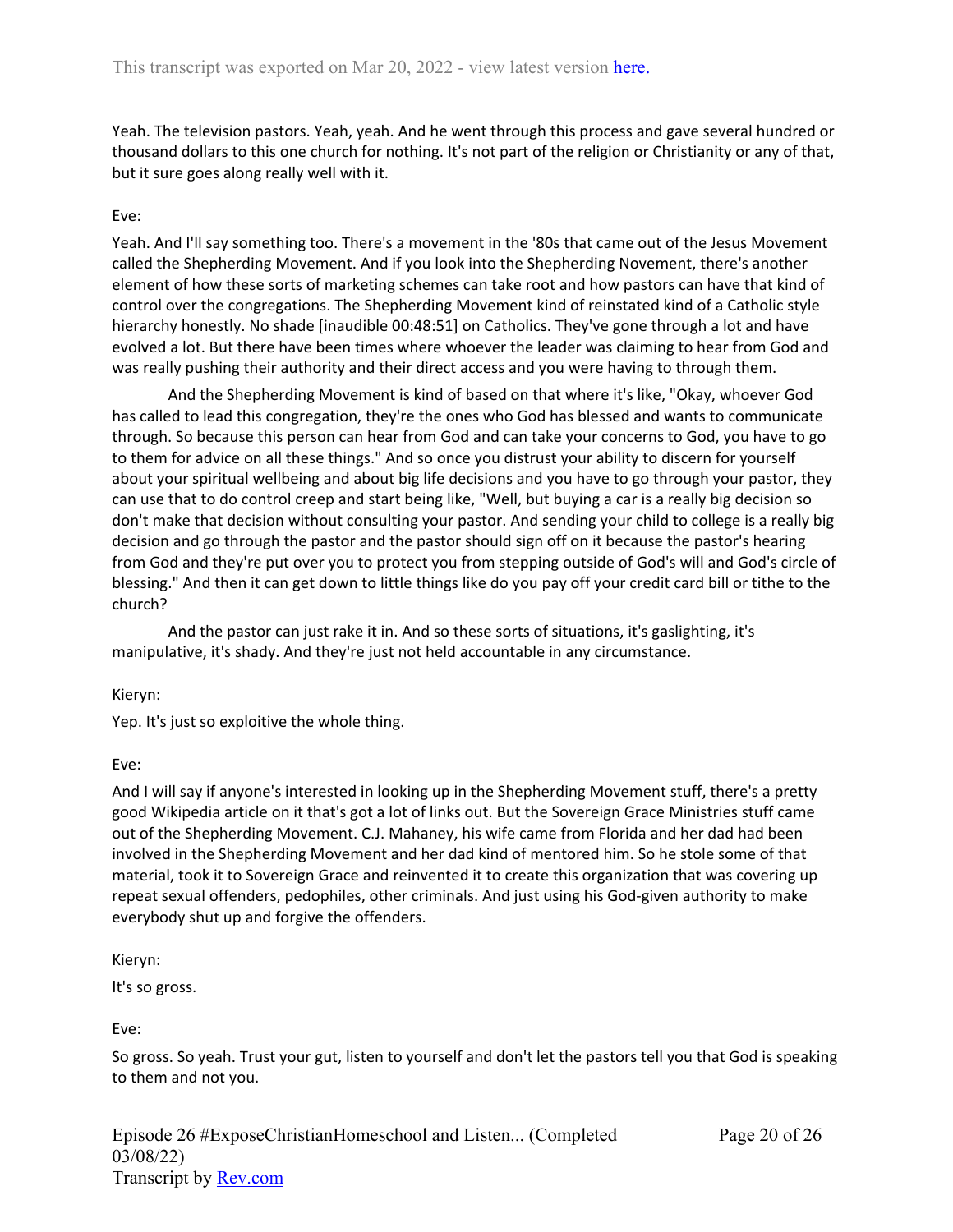This transcript was exported on Mar 20, 2022 - view latest version [here.](https://www.rev.com/transcript-editor/Edit?token=7N2sNEb0tsxpz14mH0gLbPazp5sX9RELRsgYEIvEiaufRSDOnAPhonpt_4sdpWfBPf1R184oA5hOF0ZbaOzzaRLfcgg&loadFrom=DocumentHeaderDeepLink)

Kieryn:

Yeah, no.

## Eve:

Actually this... Sorry, I can't stop talking about this. This came into my relationship with my father at one point, because I had all these guys interested in me first year of college, because I was the nice girl who'd listened and all the nerdy boys were really excited about that. And I was kind of, am kind of a domestic goddess because I got trained so well. And so I was just like, "Hey, I'm making cookies. Everybody come hang out." Obviously all the tiny nerd boys are going to be excited about that. I had one of them tell me we had to date because he had prayed about it and God told him I was the one and I [inaudible 00:52:24] it on him. And I was like, "Yeah, well, I've been praying about it and God didn't tell me you that either. So go back and talk to him and tell him to tell me, and then we'll talk about it."

Kieryn:

Right.

Eve:

But that's it. And then my father let me change churches out of the Sovereign Grace Ministries denomination to go to a Presbyterian church in town. And I prayed about it and was like, "Yeah, I don't think there is any checks in my spirit about it." I felt like it was something God was going to bless I guess. I don't even know how to talk this way anymore. And then a month or two months later, my ex and I decided that kissing was on the table and our whole courtship... We didn't need to get my father's permission to kiss and that we were set up accountability partners and boundaries and da, da, da, da, da. We did this whole thing. And when my dad found out later, he was like, "You have deliberately rejected my authority over you." And I was like, "But, honey, you said I could go to the church. And the church is just as big of a deal. And so now I suddenly can't hear from God for myself about kissing?" Oh, okay.

## Kieryn:

Yeah. My parents also tried to do that when I was courting. They were like, "You can totally hear from God. You're an adult. You are accountable to God on your own. You can hear from God on your own. It's fine." Because they really wanted me to get married when I was 16. And I was like, cool. So they spent the entire year that I was 16 telling me that I was an adult in the eyes of God. I could hear from God for myself and interpret His will on my own and not have to go through anyone else. And then when I wasn't engaged, when I was 17 and a half, they suddenly were like, "No, you can't actually hear from God." And they were like, "Well, we think you should break up." And I was like, "I don't think so." They were like, "Well, you should pray about it." And I was like, okay. So I prayed about it. And I was like, "God didn't tell me to break up." And they were like, "Well-"

Eve:

I put out a fleece.

Kieryn:

... Right. They were like, "Well, obviously you're not listening to God. And you clearly cannot discern God's voice." And I'm like, "That's not how that works."

Episode 26 #ExposeChristianHomeschool and Listen... (Completed 03/08/22) Transcript by [Rev.com](https://www.rev.com/)

Page 21 of 26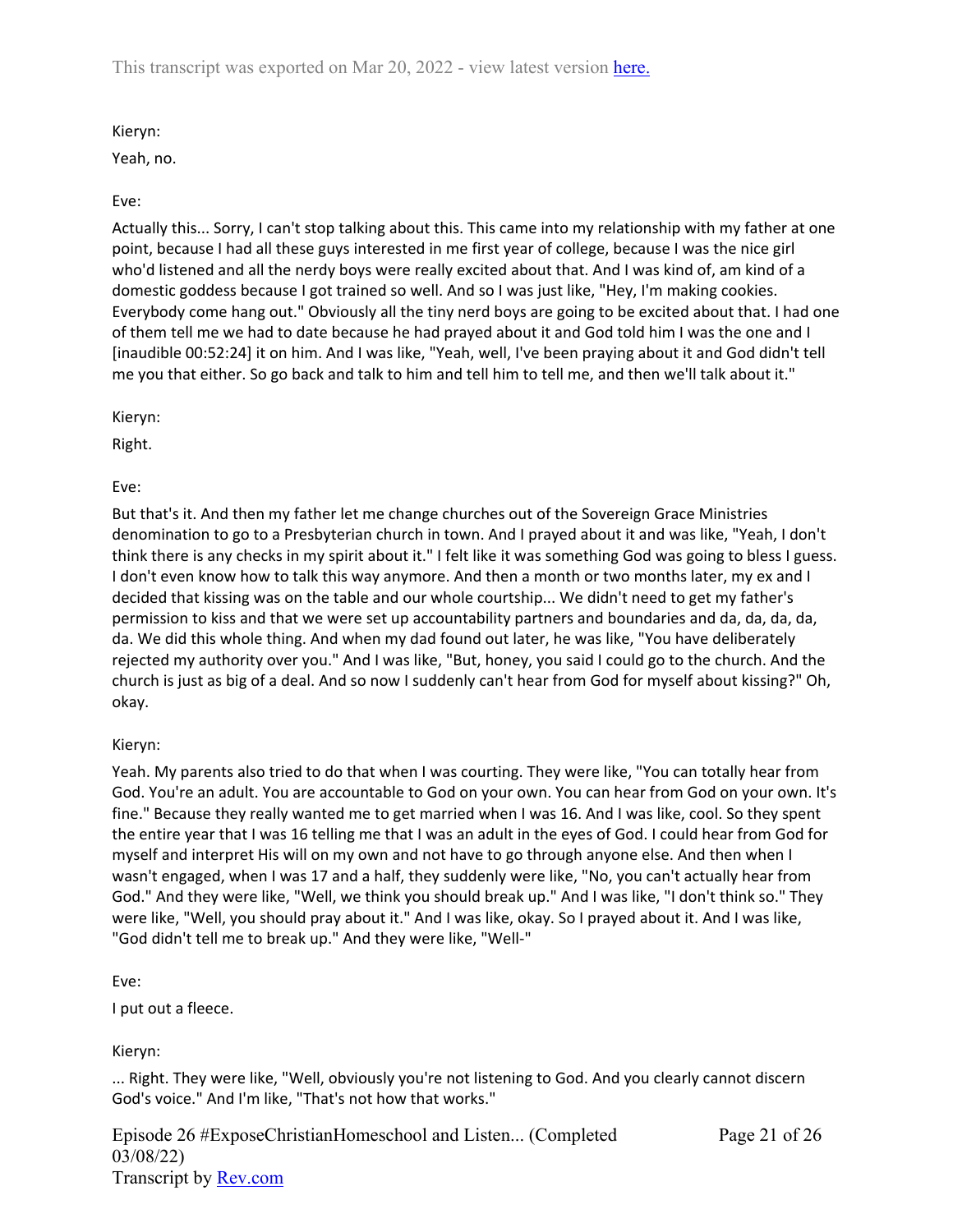### Eve:

Okay. So after this, the next thing that happened. I'm just giving away all these stories. This is bad. I know we were talking around this time because this is around the time when you got out. And so you thought this was particularly funny around that time. I remember we had the... My father and I in our conversation about the kissing stuff, we used that like I'm an adult and that question of like, "Was I an adult? Could I hear from God on my own?" And before he had said like, "You're an adult. I've raised you well. I trust your judgment." And that was with the church. And then suddenly I wasn't an adult, I was under his authority and he didn't trust my judgment. And I was like, "Which is it?"

And he was like, "Well, why don't you a concordant search and come back to me and tell me what the Biblical definition of an adult is." Because obviously super libertarian, the government doesn't count unless it's in the Bible. So you're not married in the eyes of God if you get married at a courthouse wedding. You have to get married by a pastor and that kind of stuff. So we had to go with like, "What is the Bible saying in terms of being legal and adult." And so I did all this Old Testament law research and I wrote a fucking 5-page paper about it and I sent it to him. And I was like, "The census took place when you were 17 and you got counted as a man at that point. So as a woman, you could technically own property if your father died at that point in your life. So 17 is the biblical age of adulthood. And here's all these resources to back up my point and all these passages to back up what I'm saying. And theologians agree with me and da, da, da, da, da."

And I sent it to him and he responded with, "We are going to have to agree to disagree." I beat him at his own game. But that's what this kind of Shepherding Movement, multi-level marketing stuff, this top down hierarchy in the church. It teaches you to not do that. It teaches you to distrust your gut, distrust your own ability to reason. And it puts you in the position of anytime you have questions, you have to lay them aside and roll belly up and just submit. And I wasn't willing to do that, which is why I'm where I am today.

Kieryn:

Yep. Same. It's a good club.

Eve:

It's a good club.

Kieryn:

So hopefully that answered your question about if we had any experience with that. Turns out we have feelings about it.

### Eve:

We have a lot to say. Okay. One other question that we had that's interesting, vaccinations, doctor visits, home births. We've talked a lot about this in various different formats. You and I have very different experiences on this. What do you got?

### Kieryn:

So my parents looked up in the concordance what the Greek word for medicine was and found out it was pharmakeia, which then they somehow discovered meant witchcraft. So-

Eve:

Episode 26 #ExposeChristianHomeschool and Listen... (Completed 03/08/22) Transcript by [Rev.com](https://www.rev.com/) Page 22 of 26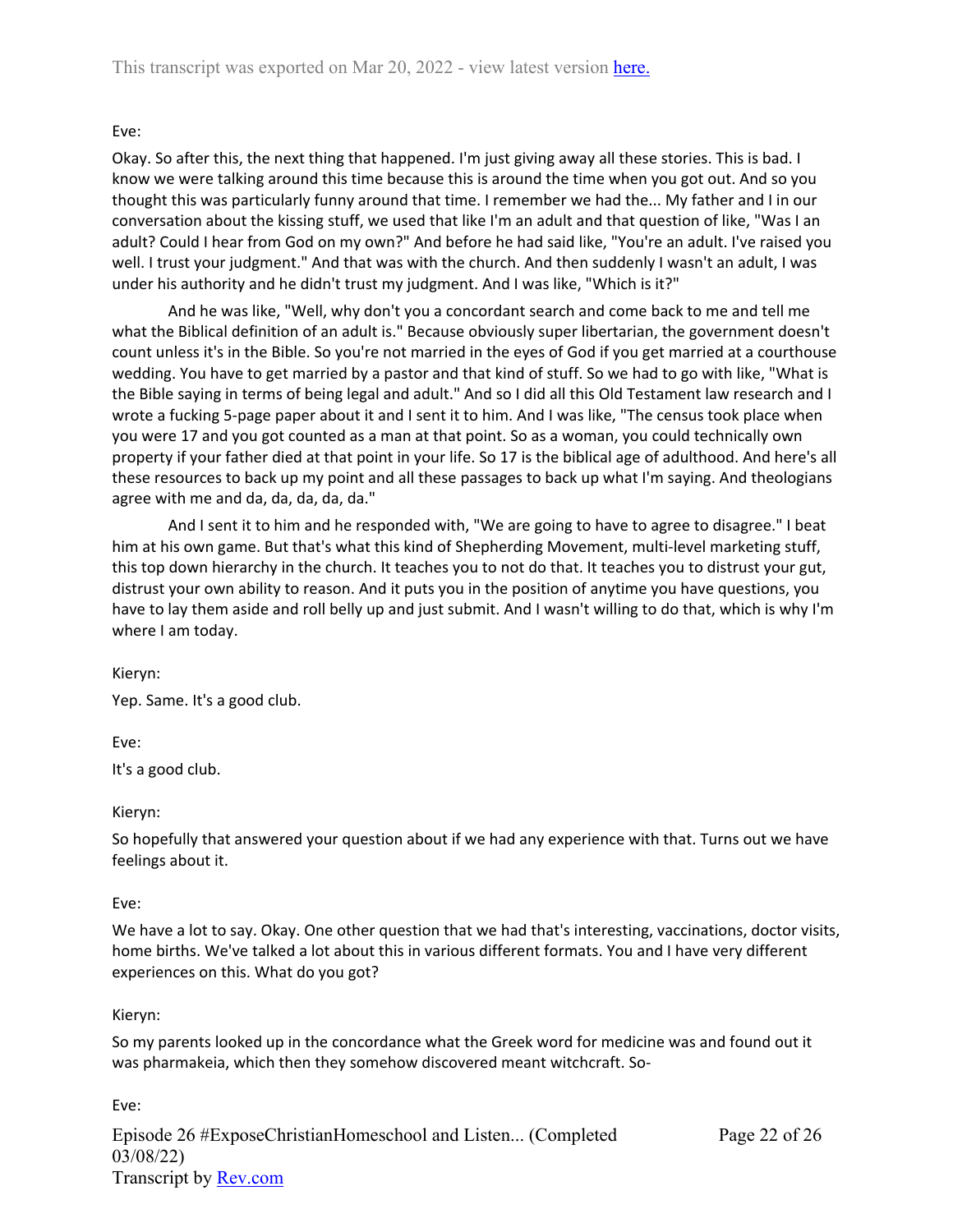Wait, what? I never heard that.

# Kieryn:

Yeah. I don't think that's how that works at all. In fact, I'm pretty sure that the Greek for, I will just hold on, I'm going to Google this now.

# Eve:

I mean, historically, witches have always been healers. That's the problem is they actually have power to influence life and death because they hate no stuff.

# Kieryn:

Yeah. According to the Blue Letter Bible, which is what my parents used, pharmakeia means the use or administering of drugs, poisoning, sorcery or the depictions and seductions of idolatry. So because the word for medicine in the Greek, according to the Blue Letter Bible online says that the Greek word pharmakeia-

# Eve:

Medicine is witchcraft.

# Kieryn:

... Yeah. Means it's witchcraft. Doctors are literally of the devil and therefore we cannot go to doctors. And this is why when I was 16, I had an infection on my legs for a year and a half that was never treated with anything other than fucken oregano oil.

Eve:

Yeah, yeah, yeah.

Kieryn:

So yeah, my parents were like, "No. Doctors are evil." They discovered that when they were in this cult that I've talked about before called Cleansing Stream, which is this faith healing cult, you can look it up, that basically says that doctors are evil. Although I don't think they publicize as loudly in that way. But-

Eve:

Because they talk about it internally.

# Kieryn:

... Right. Yeah. But they believe that only God can heal you. And I think my parents even took it further than the cult intended. Because I think the cult was still like, "I mean obviously if you're dying, see a doctor." But I could just be being a reasonable human being and thinking there's no way that anyone else could think that. But my parents either way from the cult directly or from their own extrapolation, when I was seven or eight, decided to stop seeing doctors, including dentists. And from then on, we lived by James 5:14, which is if there's any sick among you, call upon the elders of the church, confess sins, whatever. God will heal you if you're good.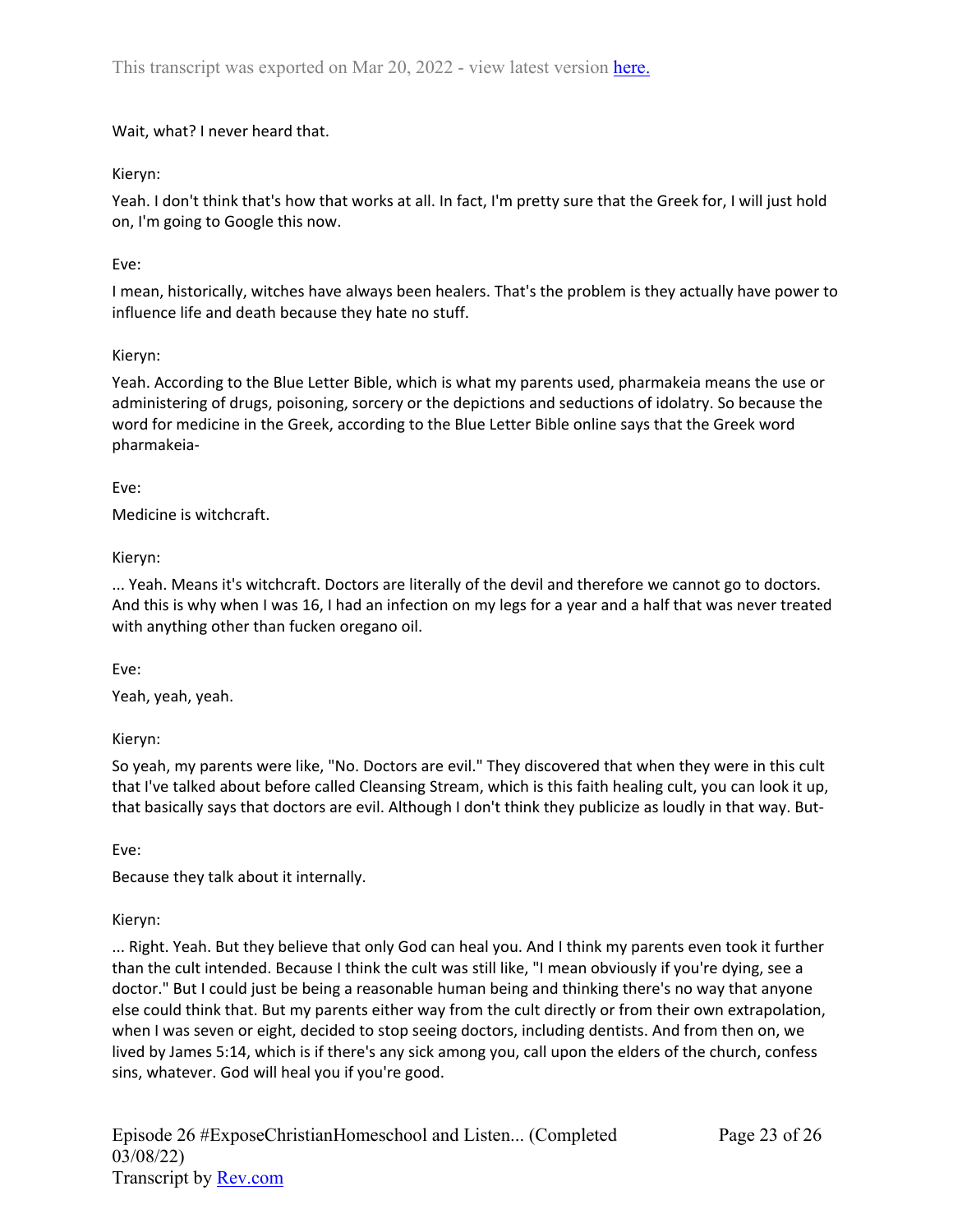This transcript was exported on Mar 20, 2022 - view latest version [here.](https://www.rev.com/transcript-editor/Edit?token=7N2sNEb0tsxpz14mH0gLbPazp5sX9RELRsgYEIvEiaufRSDOnAPhonpt_4sdpWfBPf1R184oA5hOF0ZbaOzzaRLfcgg&loadFrom=DocumentHeaderDeepLink)

Eve:

Well, yeah. Right.

Kieryn:

Yeah. And so anytime that we were sick, it was obviously because we were sinful in some way or God was using it like he used Job in the torturing of-

Eve:

Or you were being tested.

Kieryn:

Right.

Eve:

Yeah. I know a lot of people who kind of have seen... Because they romanticize this concept, they have no interest in going to get help for it because if they are faithful to God, God has the power to heal them. And so if they're not, then obviously they've offended God in some way. And so it just becomes this death trap spiral. So my experience with this is very different and kind of unique actually. I think this is one of the luckiest pieces of my upbringing is that my mom's a nurse. And so my mother, bless her, would respond to anti-vaxxers in our community being like, "Yeah, no, it's very simple science. And I think we all should be vaccinated." And I got chicken pox the day the chicken pox vaccine came out and she was so upset. She was like, "I was waiting." She had been quarantining us from all these other kids in our community who had chicken pox because she was hoping that we would be able to get the vaccine. And my breakout was the day it was released.

Kieryn:

No.

Eve:

So she was very, very faithful about boosters and immunizations. And she took care to delay things and space them out enough so that you wouldn't have a very strong immune system response. So she definitely did things her own way, but she understood the science and she took it seriously. And my mom was a big natural birth advocate and California's healthcare system treats birth in a much more progressive way than they do here on the East Coast. And so when we moved from California to Virginia, she was shocked. She was like, "Everything about how they let women labor is 30 years behind, 20 years behind." She was appalled. The whole strap you to the bed stuff and they imposed C-sections just because we're trying to clear beds and move people through. When it's like completely unnecessary and you just need to labor for another six to eight hours.

So she decided to strong arm the system and she would have her, not an elaborate birth plan, but a very simple birth plan signed off by her pediatrician, her OB-GYN and her primary physician. And they would be the exact same letter. And it would be a letter from each of those people to the hospital saying, "If you mess up with this, there's going to be a lawsuit basically." And so she would be able to control it. So she would be like, "Get my baby sugar water. We do skin to skin contact. You don't take the baby away from me. We do this, we do that. I have to be able to walk around while I labor, unless there's an emergency and the baby's heart rates going wild."

Episode 26 #ExposeChristianHomeschool and Listen... (Completed 03/08/22) Transcript by [Rev.com](https://www.rev.com/)

Page 24 of 26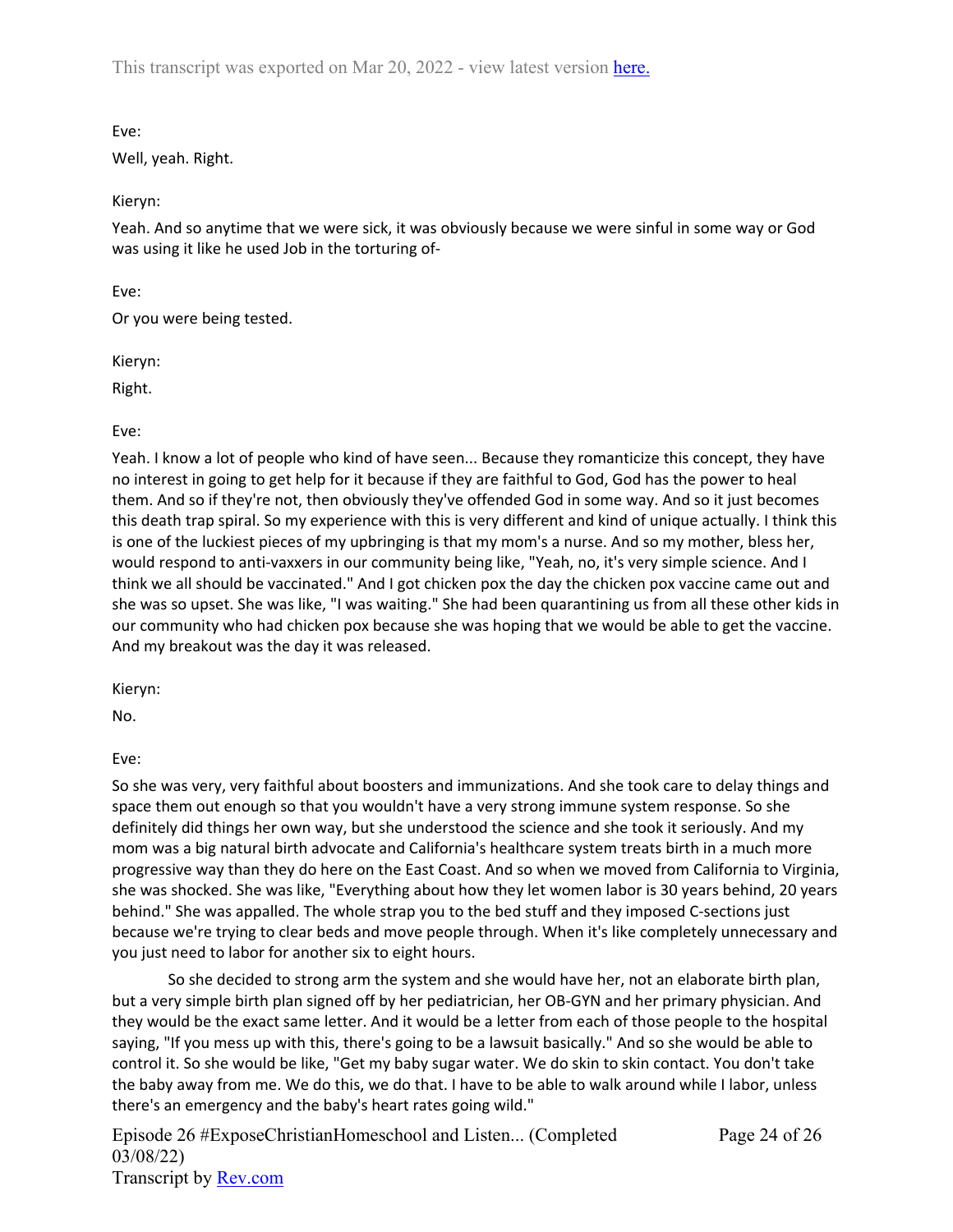So she had all these things that she did to basically give herself a home birth in a hospital. And it's because she was very aware of rest practices and also very aware of what could go wrong. And so because of that, I got this really, really healthy education about all this stuff. And I would run into all these people in our community who were having home births and babies were dying. And my mom would get so angry. I remember one time, one of her friends, they were pregnant at the same time as her. Due within two days of each other. And her friend took castor oil to induce labor, which is really, really risky because it spikes the baby's heart rate and puts the baby into distress. And yes, it can induce labor really fast, but it also just causes the entire system to freak out. And it can cause massive trauma in birth. Now the woman was really lucky and was fine, but my mom was so angry. She couldn't speak about it for months. She just was livid.

Kieryn:

Oh, my God.

Eve:

Because that child could have died.

Kieryn:

Yep. Yeah.

Eve:

And it didn't need to, but the mom was impatient. So bless her. My mother is so sane in some ways. And my father just kind of took her seriously and never tried to challenge her on it. So he's totally terrified of everything medicals. He's so squeamish. We used to put molasses on our hands when we were doing after dinner clean up. We'd pretend to break something and put molasses on our hands and go be like, "Dad, look, it's bleeding." He'd pass out. He was so scared of blood and we thought it was so funny. We're kind of dirty kids. It's fine. But this is the luckiest thing in terms of growing up in that community.

## Kieryn:

Yeah. Yeah. Most of the people that I knew were kind of at the halfway point between your experience and mine, I think, where home birthing was a huge part of the community I was in. But everyone was also like, "If there's an emergency, we're going to the doctor." And people were kind of mixed on vaccinations. There were some people who vaccinated and some people who didn't. But for the most part, no one was to the doctors are evil incarnate extent that my parents were. Regardless of whether or not they home birthed, they were still like, "No, if someone breaks a leg or is dying, obviously the hospital." My parents were like, "We'll anoint you with oil and pray." And I'm like, thanks.

## Eve:

I had a friend who lost hearing in one ear because her parents, I don't know, put oregano or basal oil or something or garlic in her ear when she had a ear infection as an infant and nothing happened.

Kieryn:

You're not supposed to do that.

Eve:

Episode 26 #ExposeChristianHomeschool and Listen... (Completed 03/08/22) Transcript by [Rev.com](https://www.rev.com/)